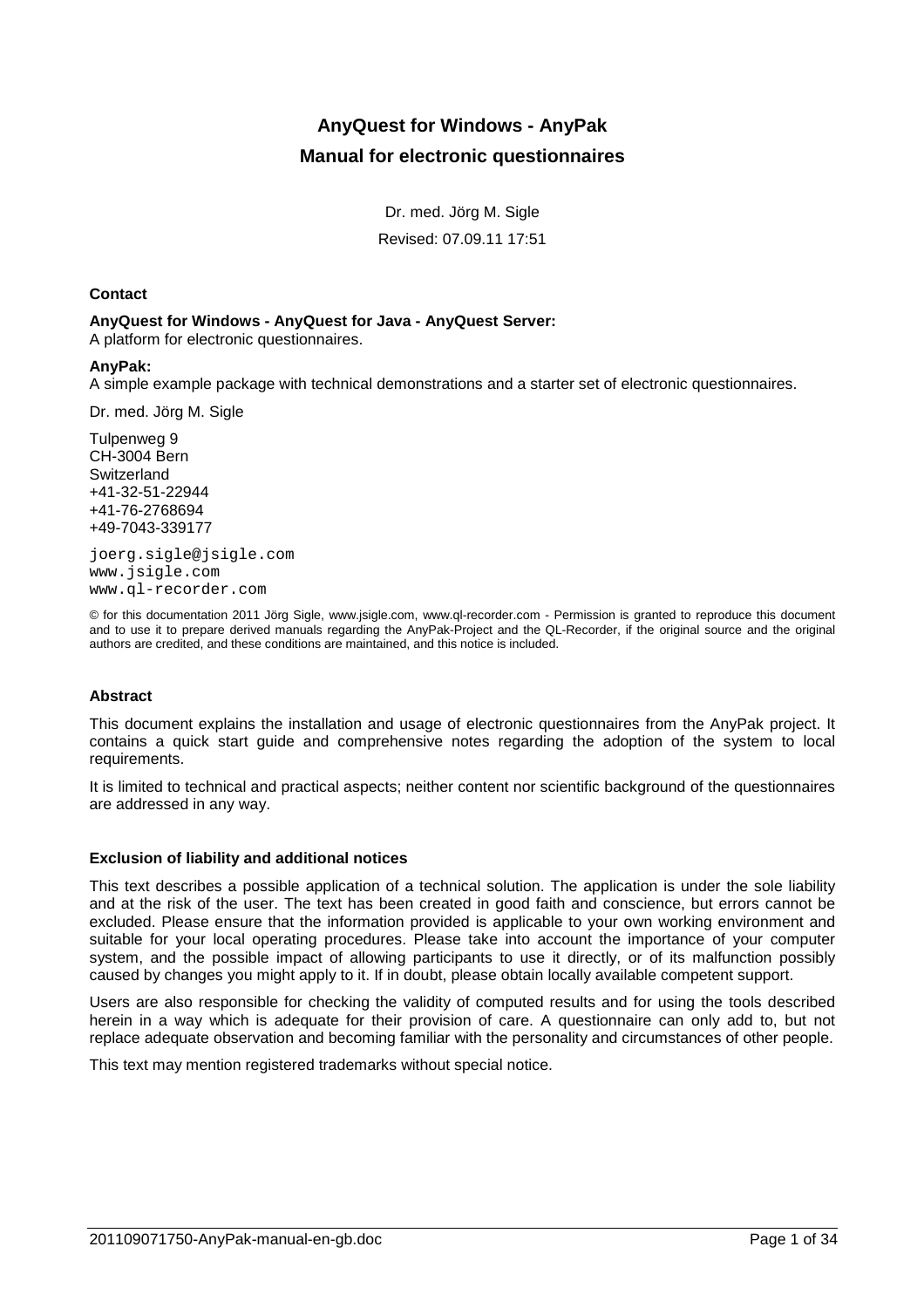# **Table of contents**

|                | <u> 1989 - Johann Stoff, die Stoff von Berger und der Stoff von Berger und der Stoff von Berger und der Stoff von</u> |  |
|----------------|-----------------------------------------------------------------------------------------------------------------------|--|
| $\mathbf{1}$   |                                                                                                                       |  |
| $1.1$          |                                                                                                                       |  |
| 1.2            |                                                                                                                       |  |
| $1.3$          |                                                                                                                       |  |
| 1.4            |                                                                                                                       |  |
| $\overline{2}$ |                                                                                                                       |  |
| 3              |                                                                                                                       |  |
| 4              |                                                                                                                       |  |
| 4.1            |                                                                                                                       |  |
| 4.2            |                                                                                                                       |  |
| 4.3            |                                                                                                                       |  |
| 4.4            |                                                                                                                       |  |
| 4.5            |                                                                                                                       |  |
| 4.6            |                                                                                                                       |  |
| 4.7            |                                                                                                                       |  |
| 4.8            |                                                                                                                       |  |
| 5              |                                                                                                                       |  |
| 5.1            |                                                                                                                       |  |
| 5.2            |                                                                                                                       |  |
| 5.3            |                                                                                                                       |  |
| 5.4            |                                                                                                                       |  |
| 5.5            | Questions that have not been answered, and questions that cannot be answered 24                                       |  |
| 5.6            | Aborting, interrupting, and resuming a questionnaire administration session; session-log 25                           |  |
| 5.7            |                                                                                                                       |  |
| 5.8            |                                                                                                                       |  |
| 5.9            |                                                                                                                       |  |
| 5.10           |                                                                                                                       |  |
| 5.11           |                                                                                                                       |  |
| 6              |                                                                                                                       |  |
| 7              |                                                                                                                       |  |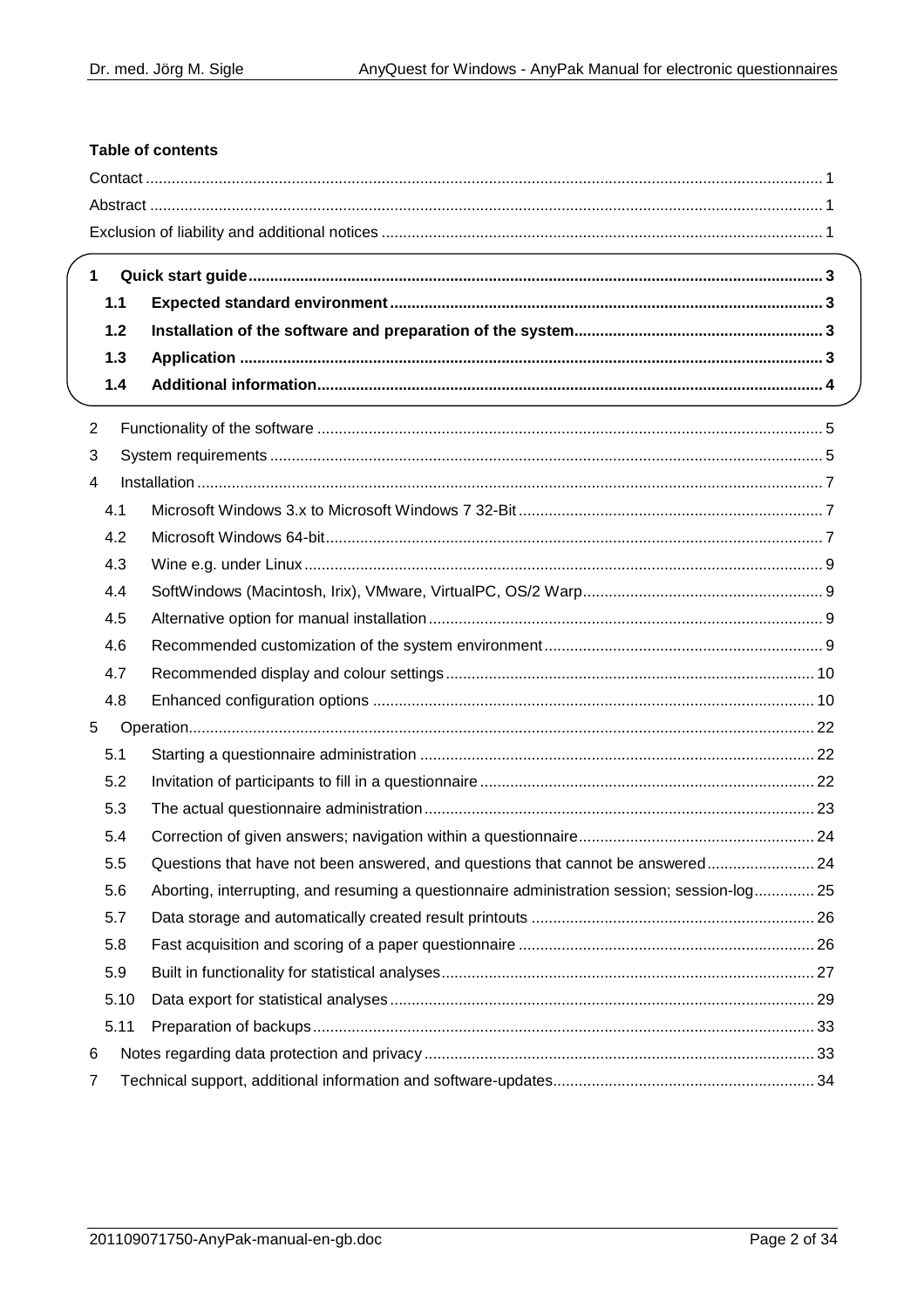## **1 Quick start guide**

The quick guide provides a fast way to a usable system if you are going to install the software in a standard environment. Please refer to later chapters if your computer system is different, or if you want to prepare a secured configuration, or one specially customized for your local requirements.

In any case, please note the preceding section "Exclusion of liability and additional notes".

## **1.1 Expected standard environment**

PC with x86 CPU, Microsoft Windows 3.x to Windows 7 (32-Bit) or compatible environment, e.g. Wine, SoftWindows, VMware, VirtualPC / XP-Mode for 64-bit Windows. Display with 1024x768 Pixels or more. About 100 MB of space on  $c:\$  and permissions to create the folder  $c:\$ anyquin, to write therein, to install software and to configure user accounts.

A real or a virtual printer (e.g. Microsoft Journal Writer or PDFCreator and FoxIt Reader).

Availability of a mouse, touch-screen or stylus/pen (for Tablet-PCs) and preferably, a keyboard (mainly for installation and maintenance of the system).

## **1.2 Installation of the software and preparation of the system**

- If required: Log in to your computer system with administrator rights.
- Run the program setup.exe and observe its output on the screen to install the package with the electronic AnyPak questionnaires.
- Ensure that your printer is functional, or install e.g. PDFCreator as virtual printer and FoxIt Reader to display the PDF-documents created by it.
- If possible, create a dedicated user account "Participant". For experienced system administrators: Give it permissions only to read/execute from  $c:\\any{qun}$ , and to write into  $c:\\any{qun}$  anypak $\data$ , c:\anyquin\anypak\jssplash\temp and c:\anyquin\anypak\printout.
- Log in to your system as user "Participant".
- If you use the PDFCreator:

Please run the program PDFCreator. In "Printers" - "Options" - "General settings" - "General Settings 2", disable "Show an animation during the process", and set "Check update" - "Update interval" for updates" to "never". In "Auto-save", enable the option "Use auto-save" with the filename "<title>" and "Use this directory for auto-save" set to c:\anyquin\anypak\printout.

If you want to view each created result immediately after the questionnaire administration on the same computer, enable the option "After auto-saving open the document with the default program".

- Set your real printer of choice or preferably the PDFCreator as default printer.
- If so desired, copy the entry "AnyPak electronic questionnaires" from the start menu to the desktop, to the quick launch bar, or into the Startup folder of user "Participant".
- Please briefly review the section "Additional information" below.

## **1.3 Application**

- If the selection menu is not displayed yet:
	- Log in to your system as "Participant".
	- If you have not prepared an automatic start of the software: Start "AnyPak electronic questionnaires" from the start menu (or optionally from the desktop or from the quick launch bar).
	- Note that the menu that appears has buttons for closing(x) and to display the help file(?) in its top right corner.
- Please select the desired language and the desired questionnaire.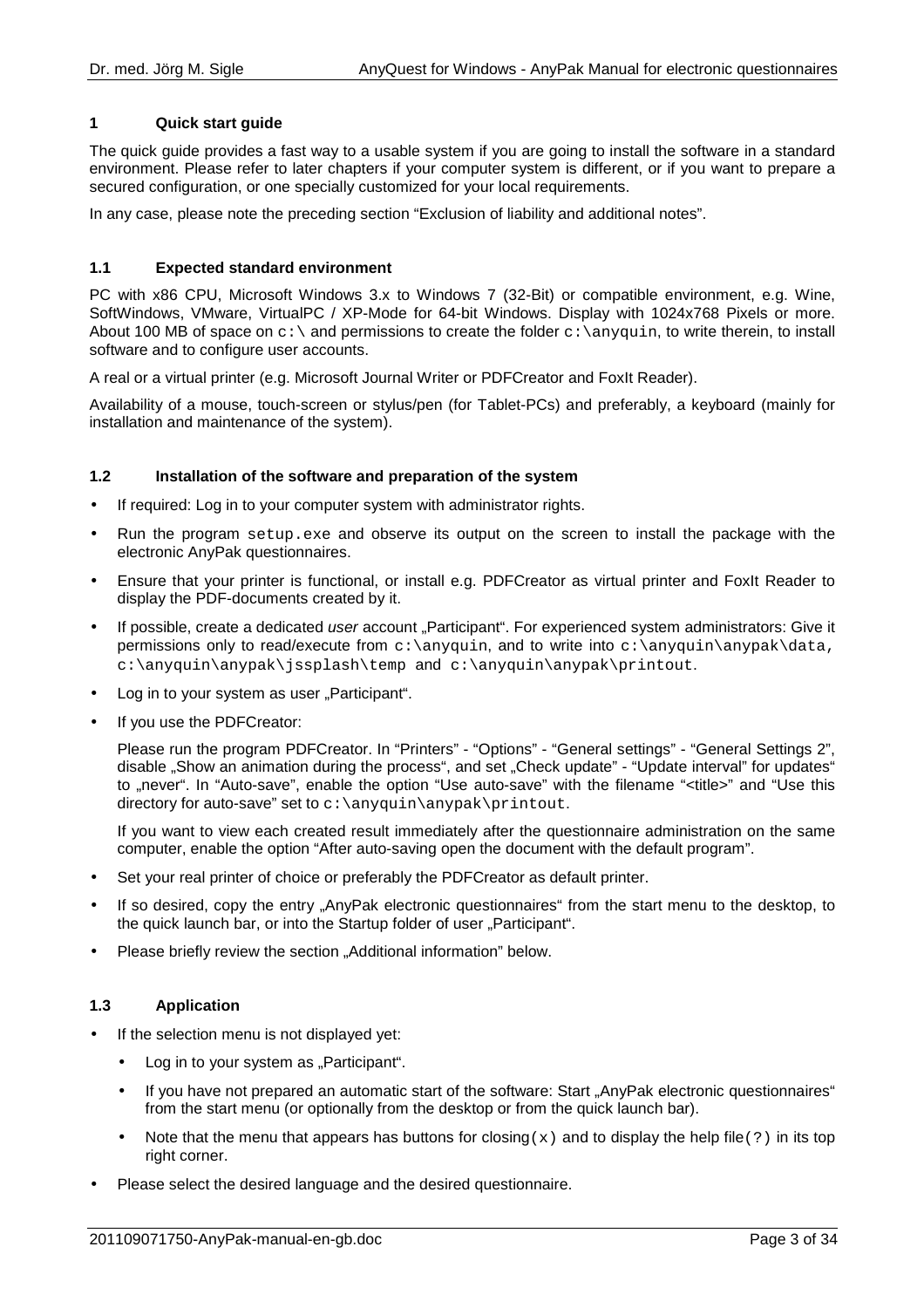- Invite the participant to read the introduction to the questionnaire administration session. Participants shall decide on their own whether they want to use the questionnaire and consequently select one of the buttons "Start" or "Exit".
- On the screen which asks for a participant identification number, the button "Auto" produces a random number. Who wants to get a course over time printout, must use the same number in follow-up assessments.
- Please instruct your participant to answer all questions and tell him/her that you are around to help in case of any questions or difficulties.
- Please instruct your participant to inform you when he/she has finished the questionnaire (and to return the computer to you, if you use a portable device).
- Depending upon your participant and your setting: please stay around for a moment to see immediately whether the participant can easily handle the system (using the mouse, stylus/pen or their finger).
- Depending on your configuration, the result printout is generated either on paper and/or in PDF documents, the latter may optionally be automatically displayed or accessible across a network.

## **1.4 Additional information**

Please consult the remainder of this manual to obtain detailed information on the following topics, and more:

- Please ensure that special functionality of MS Windows like the screen saver or the sleep mode do not affect the usability of your device. These can be configured separately, and either one may require a password to continue working. A password is less important if you use a dedicated user account with restricted rights for participants. In any case, the difference between a screen saver and the sleep mode (and how to continue working from either of these) must be explained to attending staff.
- If desired, you can configure automatic login for the user "Participant" after power-on, and also automatic start-up of the language and questionnaire selection menu for the electronic AnyPak questionnaires.
- Other configurations are provided in addition to the language and questionnaire selection menu. These can be accessed via  $c:\\any{qun}\any{pak}\start - e.g.$  for efficient scoring of paper questionnaires, for data export, or to use the software on displays with lower resolution.
- If you want results to be produced on a real printer and also in a PDF document, you can enable this functionality for any selected configuration and type of result.
- If you use a Tablet-PC, pen-computer or a touch-screen, you can configure the system to hide the cursor when the next question is being displayed.
- If you want to collect additional information about your participants, you can change the provided default configuration. In this case, please pay special attention to legal requirements regarding participants' privacy and protection of collected data.
- Collected data can be analysed with simple built in functionality, or exported and then be processed and analysed with third party software (Excel, OpenOffice Calc, PSPP, SPSS, SAS, R, Spida, Xplore...).
- There are various possibilities to create a backup of your configuration and the data you collected. Please don't overlook this point!
- Information about related software components (e.g. AnyQuest for Java, AnyQuest server a database/WWW environment, AnyQuery - a simple viewer for collected data, SQL and xDT interfaces) and a lot of additional material are available at www.ql-recorder.com.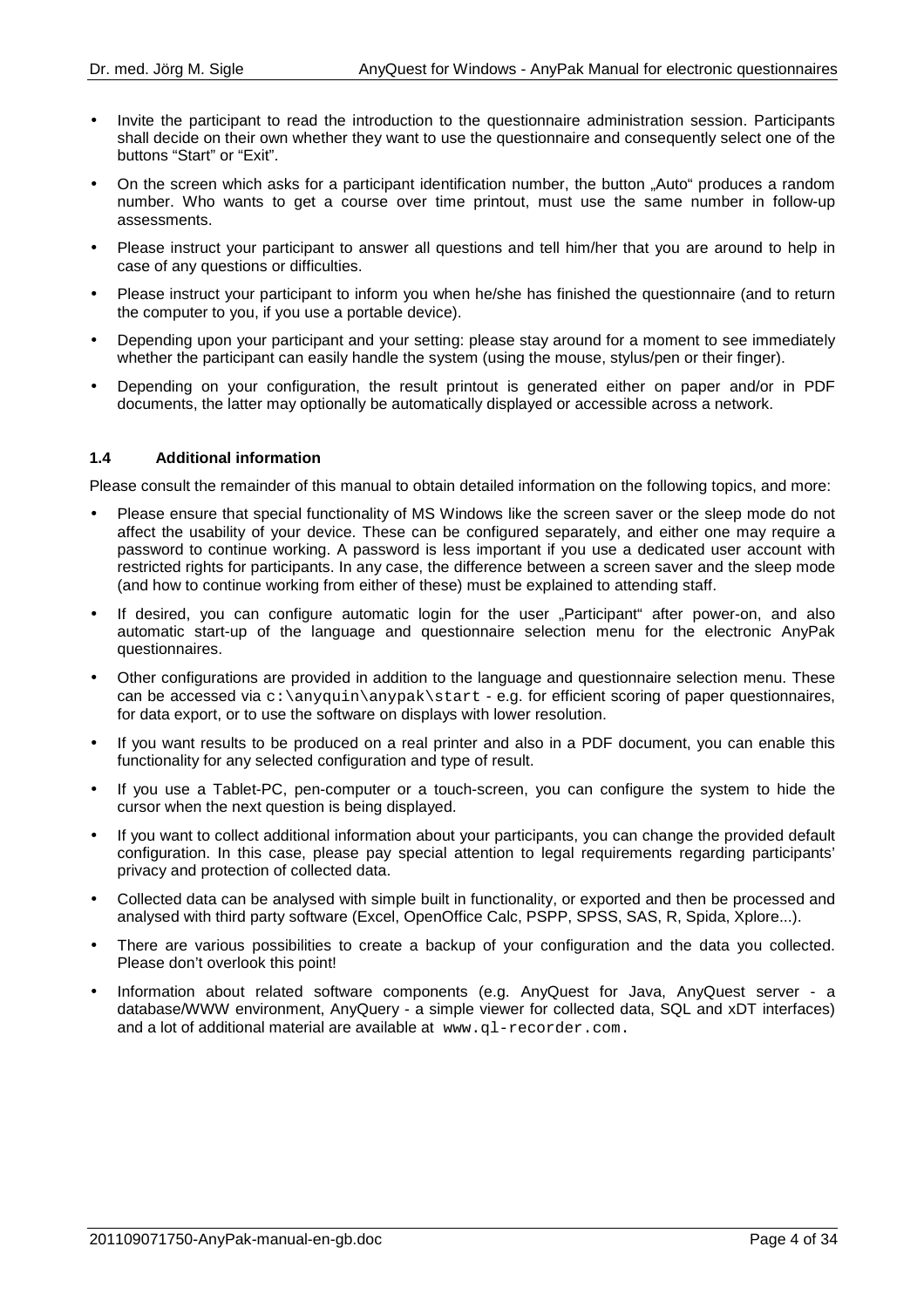## **2 Functionality of the software**

- Provision of electronic adoptions of the AnyPak questionnaires. These can be filled in by participants themselves, using a PC, laptop, Tablet-PC, touch-screen etc. Anonymous or pseudonymized data storage. Results appear immediately as PDF documents and/or paper printouts.
- Provision of an additional facility for fast input and scoring of questionnaires collected on paper, using the same backend for data storage and result computation.
- Built in functionality for basic analysis of collected data like descriptive statistics, box plots etc.
- Data export for immediate or delayed postprocessing and advanced analysis with third party software (Excel, OpenOffice Calc, SPSS, PSPP, SAS, R, Spida, Xplore...)
- The electronic questionnaires are based upon the software AnyQuest for Windows. The language and questionnaire selection menu is a separate software which calls one AnyQuest for Windows configuration prepared for each questionnaire and language. All of these building blocks can be adopted extensively to local requirements.

## **3 System requirements**

- PC with x86 or amd64 CPU, from 80386sx upwards<sup>1</sup>.
- Microsoft Windows 3.x to Windows 7 or any compatible environment, like SoftWindows, Virtual PC, VMware, or Wine under Linux.
	- The actual software for questionnaire administration and the language and questionnaire selection menu are 16-bit Windows applications and should therefore work on all true and emulated Windows environments since Windows 3.x.
	- For 64-bit versions of Microsoft Windows, Microsoft provides a preconfigured Virtual-PC / XP-Mode environment for download, wherein the software can be easily used. It is operated exactly the same way as if it would run directly in the 64-bit system; but by default, data storage occurs inside the XP-Mode environment. A different configuration can, however, be easily made, including one that stores data over a network.
- **Display**

l

- Recommended: 1024x768 pixels or more with aspect ratio 4:3; at least 256 colours.
- On displays with lower or higher resolutions, the actual program for administration of electronic questionnaires will scale the questionnaire content appropriately.
- The provided menu for language and questionnaire selection however, and certain other parts like e.g. the integrated interactive analysis tools, will require a minimum vertical screen resolution of about 700 lines.
- If this requirement cannot be met, all provided electronic questionnaire configurations can also be started and used directly via links arranged below c: \anyquin\anypak\start.
- Before using the system in a productive environment, you should check in any case whether the display on any given hardware device meets your expectations.
- About 100 MB of available space on  $c:\`$ 
	- The actual software for electronic questionnaire administration requires about 2 MB for all questionnaires in one language version, and less than 20 MB including all language versions, the selection menu, and documentation.
	- The PDFCreator to produce computed results as PDF documents requires about 25 MB.
	- The FoxIt Reader to display generated PDF documents requires about 12 MB.
	- Unpacking the software may additionally require space to hold a temporary second copy of the largest package.

 $1$  The software requires very little storage and computational power; notably, it has been successfully used on various pen computers since 1996, and on recent netbooks based on Intel Atom CPUs.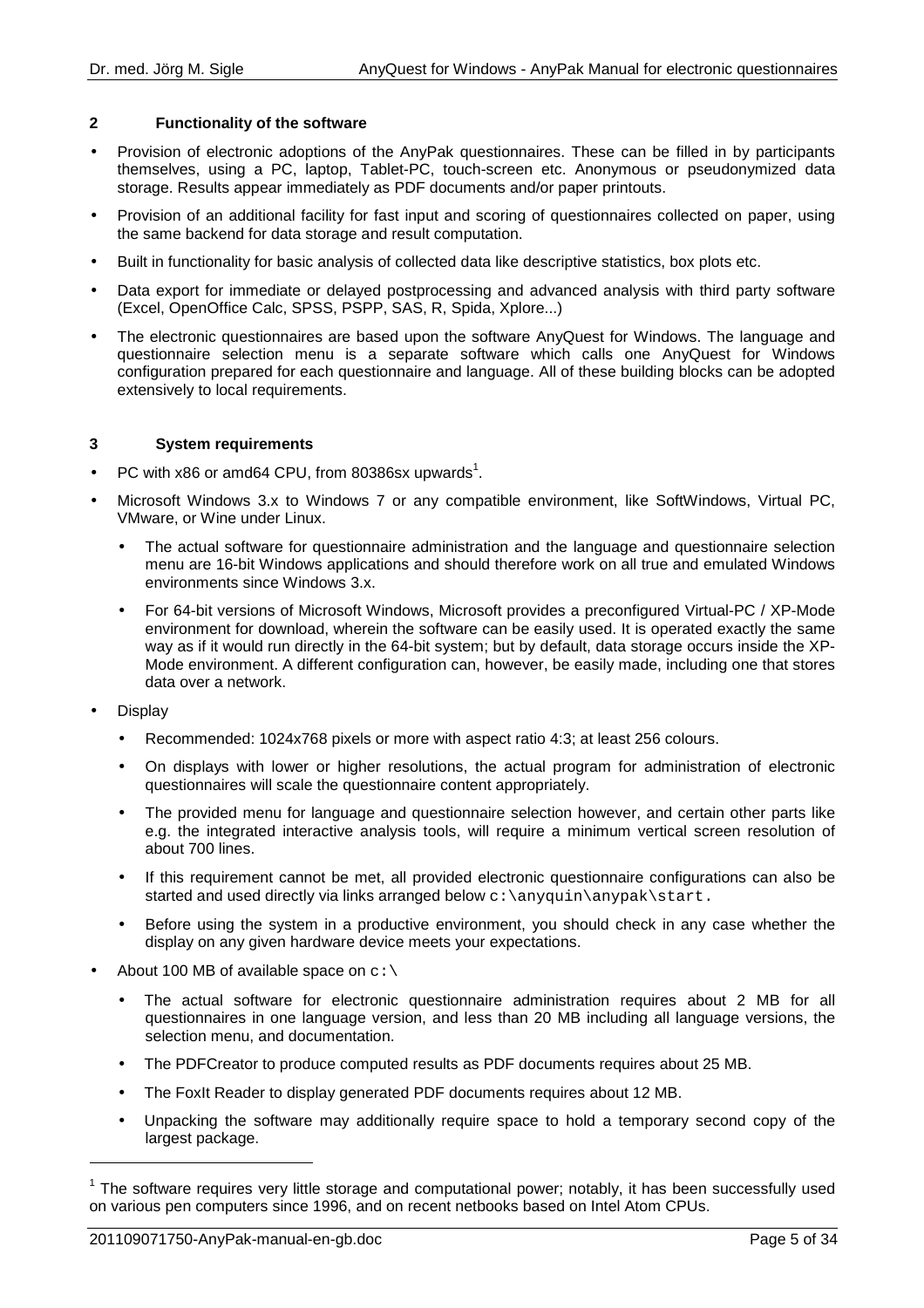- **Permissions** 
	- Minimum requirements to put a usable system onto a new machine e.g. by copying from another machine, or out of a ZIP archive file:
		- Permissions to create the folder  $c:\\anyquin$  and to write therein.
	- Additionally recommended permissions for usage of the more comfortable self-installing archive file, and for securing a system by providing suitably configured user accounts etc.:
		- Permission to install software.
		- Permission to set up and configure user accounts.
		- Permission to install and configure printer drivers.
		- Permission to create network shares or to map network drives to them.
- Output devices: real or virtual printer:
	- Preferably a laser- or colour inkjet printer.
	- Microsoft Journal Writer as virtual printer, produces XPS-documents (often pre-installed on modern MS Windows systems).
	- PDFCreator, FreePDF (both freeware) or Adobe Acrobat or similar product as virtual printer, produces PDF-documents.
	- XPS- or PDF document viewer, e.g. FoxIt Reader (maybe preinstalled on modern systems or available as freeware; in a networked environment only necessary on workstations where results shall be displayed).
- Mouse, touch-screen or stylus/pen (for Tablet-PCs).
- Keyboard (to make the system setup and maintenance more comfortable, and for analysis tasks etc.).
- Optional: network including network printers, network storage, and additional workstations.
- Optional: Third party software like practice- or clinic information systems, data base systems, statistics software packages.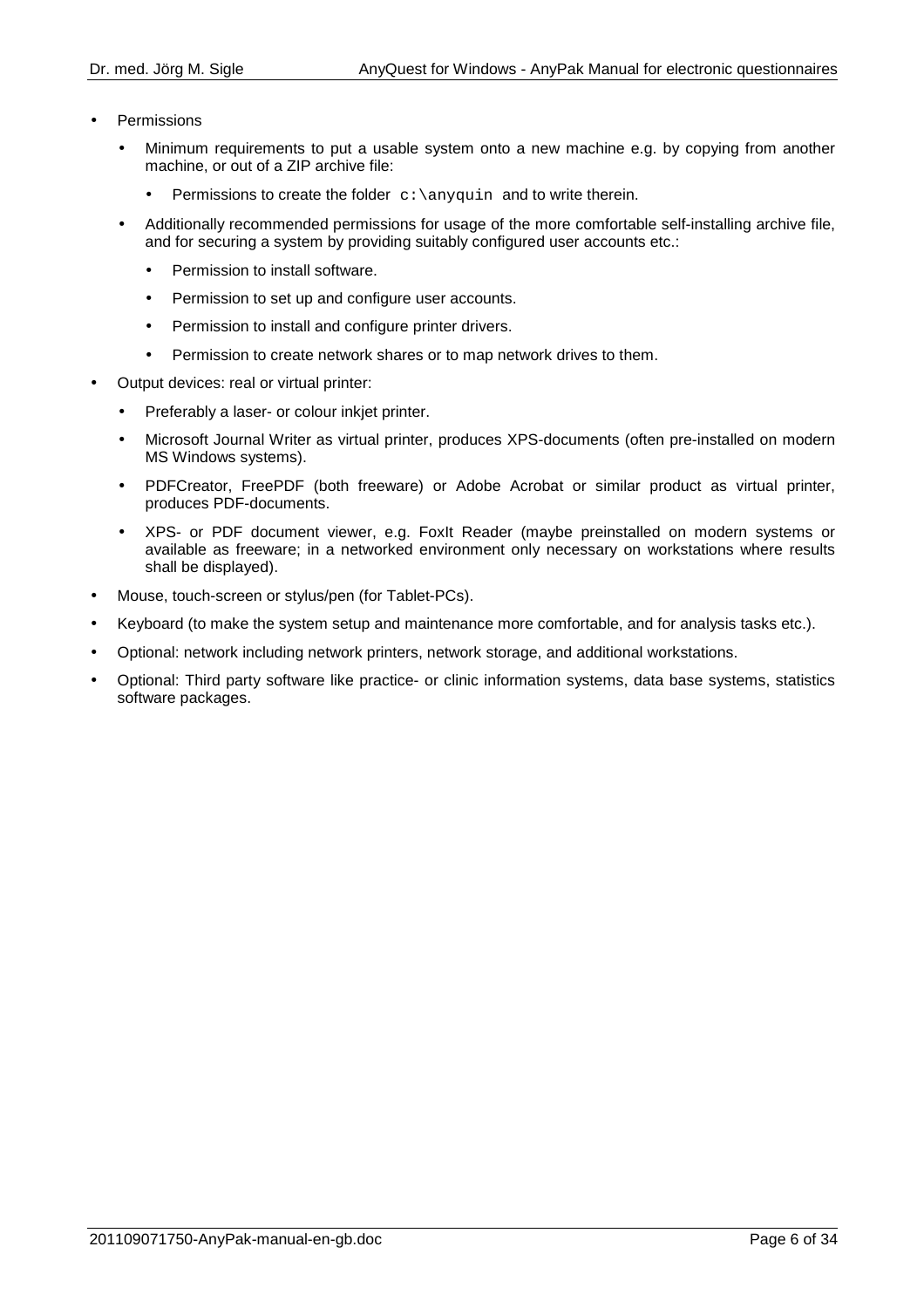## **4 Installation**

## **4.1 Microsoft Windows 3.x to Microsoft Windows 7 32-Bit**

- If required: Log in to your system with administrator rights.
- Run the program setup.exe and observe its output on the screen to install the AnyPak electronic questionnaires package.
- If required or desired: Install a driver for your printer, or preferably install e.g. PDFCreator (freeware) as virtual printer, and e.g. the FoxIt Reader (freeware), to display the PDF documents created with it<sup>2</sup>.
- If possible, create a dedicated user account "Participant". For experienced system administrators: Give it permissions only to read/execute from  $c:\any{qui}$ , and to write into  $c:\any{qui}$  anypak $\data$ , c:\anyquin\anypak\jssplash\temp and c:\anyquin\anypak\printout.
- Log in to your system as user "Participant".
- If you use the PDFCreator, the following configuration is recommended:

Please run the program PDFCreator. In "Printers" - "Options" - "General settings" - "General Settings 2", disable "Show an animation during the process", and set "Check update" - "Update interval" for updates" to "never".

In "Auto-save", enable the option "Use auto-save" with the filename "<title>" and "Use this directory for auto-save" set to  $c:\\anyquin\anypak\printout.$ 

If you want to view each created result immediately after the questionnaire administration on the same computer, enable the option"After auto-saving open the document with the default program".

- Set your real printer of choice or preferably the PDFCreator as default printer<sup>3</sup>.
- If desired, copy the entry "AnyPak electronic questionnaires" from the start menu onto the desktop, quick launch bar or into the Start-up-folder of user "Participant". You can also copy additional start menu entries of your choice from the directory structure below  $c:\anyquin\anypak\statile t$ , e.g. to bring up the questionnaire selection menu for certain languages or certain data export functions directly.
- If desired, activate an automatic login for the user "Participant" after power-on, as well as the automatic start of the language and questionnaire selection menu for the electronic AnyPak questionnaires. Suitable registry entries for this task are described below.

## **4.2 Microsoft Windows 64-bit**

The 64-bit versions of Microsoft Windows cannot run 16-bit Windows applications directly. Microsoft however provides a preconfigured Virtual-PC / XP-Mode environment for these systems. Therein, you can install the questionnaire administration software exactly the same way as on a 32-bit Windows system.

Start menu entries from the XP-Mode environment are automatically copied into the start menu of the 64-bit environment. Afterwards, the 16-bit program can be started directly from there. The XP-Mode environment is automatically brought up in advance, and the application appears, and can be operated, just as if it would run directly by the 64-bit system.

The XP-Mode equals a complete emulated PC. By default, it can use storage drives and printers of the 64 bit host PC. A virtual printer like PDFCreator can also be installed in the XP-Mode environment, and configured so that it stores its ouput (using a different drive letter) on the hard disk of the 64-bit host PC.

An integration of the virtual XP-Mode PC into an existing network is also possible (e.g. to set up a Tablet-PC under Windows XP 32-bit and a workstation under Windows 7 64-bit so, that both store their questionnaire administration results on the same server in the network - the Tablet-PC would be directly used by patients

 $\overline{a}$ 

 $2$  You may also install additional copies of the printers to obtain certain printout types in different layouts. See 4.8.5 Automatic result printouts as PDF documents and on paper.

 $3$  Instructions further below describe how you can activate additional types of automatically created result printouts (filled in questionnaire, single result, cumulative result showing the course over time), and how you can get certain result printouts as PDF documents and/or additionally on paper, and how you can get two pages of content on a single sheet of paper.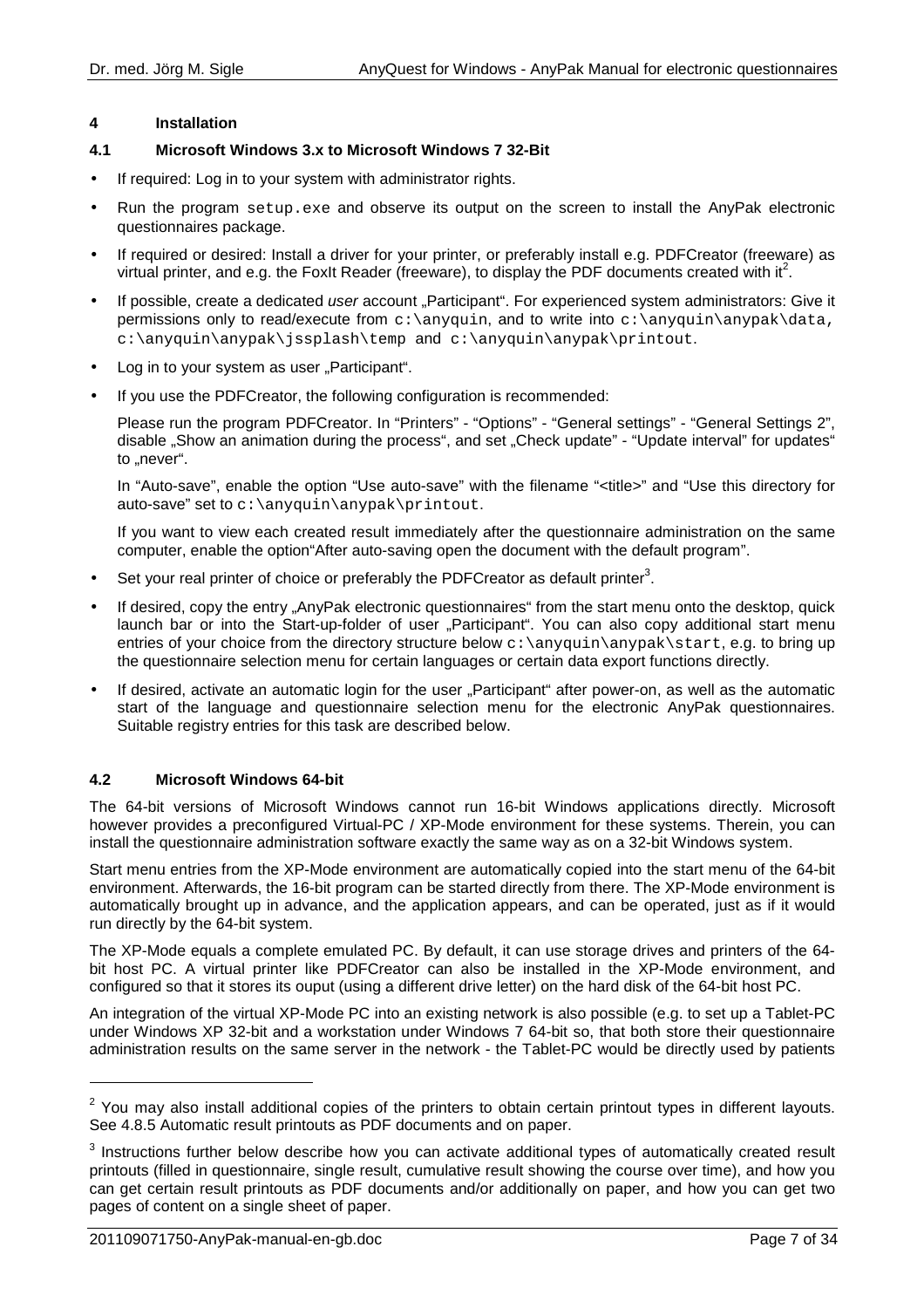to fill in electronic questionnaires whereas the workstation setup would be used for delayed processing of questionnaires collected with paper forms.

To achieve this, the network configuration is changed in the menu of the XP-Mode environment so that the virtual computer shares the existing hardware network adapter. In this case, however, you should also review its network settings together with the local IT department (especially, if the preconfigured usage of DHCP is unsuitable), and also "secure" the virtual XP-Mode PC: setting up a separate user account without administrative rights (allow remote-desktop use!), enable automatic updates and firewall, install Microsoft Security Essentials as virus scanner. The virtual computer will appear in the local network exactly as a real PC while the 16-bit application is running.

- Download of the Virtual-PC XP-Mode environment and additional notes from: http://www.microsoft.com/windows/virtual-pc
- Minimal steps for installation on a Windows 7 64-bit system (English/US-Version), filenames as of 02/2011:
	- Logged in via a user account: Visit the URL shown above and download of:  $(1)$ ": WindowsXPMode\_en-us.exe  $(Ca. 500 MB!)^4$  $,(2)$ ": Windows6.1-KB958559-x64.msu Only for CPUs without VT support: " $(3)$ ": Windows6.1-KB977206-x64.msu
	- Logged in as Administrator: Installation of: WindowsXPMode\_en-en.exe Windows6.1-KB958559-x64.msu Please **do not start XP-Mode as Administrator!** (this would only waste time and storage space)
	- Logged in as the user who shall later on use the 16-bit-application:
		- From the start menu: Run "XP-Mode" (below the folder "Virtual-PC").

Thereby, the logged in user receives a Virtual PC of his/her own (!) which is automatically created, preinstalled with Windows XP, and subsequently started. Its harddisk image resides in a single disk file.

- If starting the XP-Mode environment fails, however, please check whether VT support (Intel Virtualization Technology) is enabled in the BIOS of your (real) 64-bit computer. Should your CPU not have this feature, you need to install the additional update  $Windows 6.1-$ KB977206-x64.msu as Administrator.
- Define a password for the default user XPMUser (can be chosen freely).
- The desktop of the Virtual PC under Windows XP appears in a window on top of the desktop of the 64-bit host-system. The storage drives and printers of the 64-bit host-systems can be seen after opening the ..Computer" icon of the Virtual PC.
- Install the "AnyPak electronic questionnaires" software as described above; including the installation of a real printer or e.g. the PDFCreator and selection of the default printer.
- Optionally perform additional installation steps as described below.
- Close the window of the XP-Mode environment.
- Afterwards, the start menu of the 64-bit environment will contain: "Virtual PC" - "XP-Mode" - "AnyPak" - "AnyPak electronic questionnaires"

This entry works as expected; it can also be copied e.g. onto the desktop or in to the quick launch bar of the logged in user.

- Optional steps inside the XP-Mode environment:
	- Only if extended network access is required: Change the network connection of the XP-Mode environment to shared use of the real network adapter of the host PC. In this case, the network settings of the Virtual PC may require additional configuration just like a real PC would.
	- Activation of automatic update and installation of the currently available ones.

l

 $^4$  Other language variants are identified by the letters: . . . de-de, . . . it-it etc.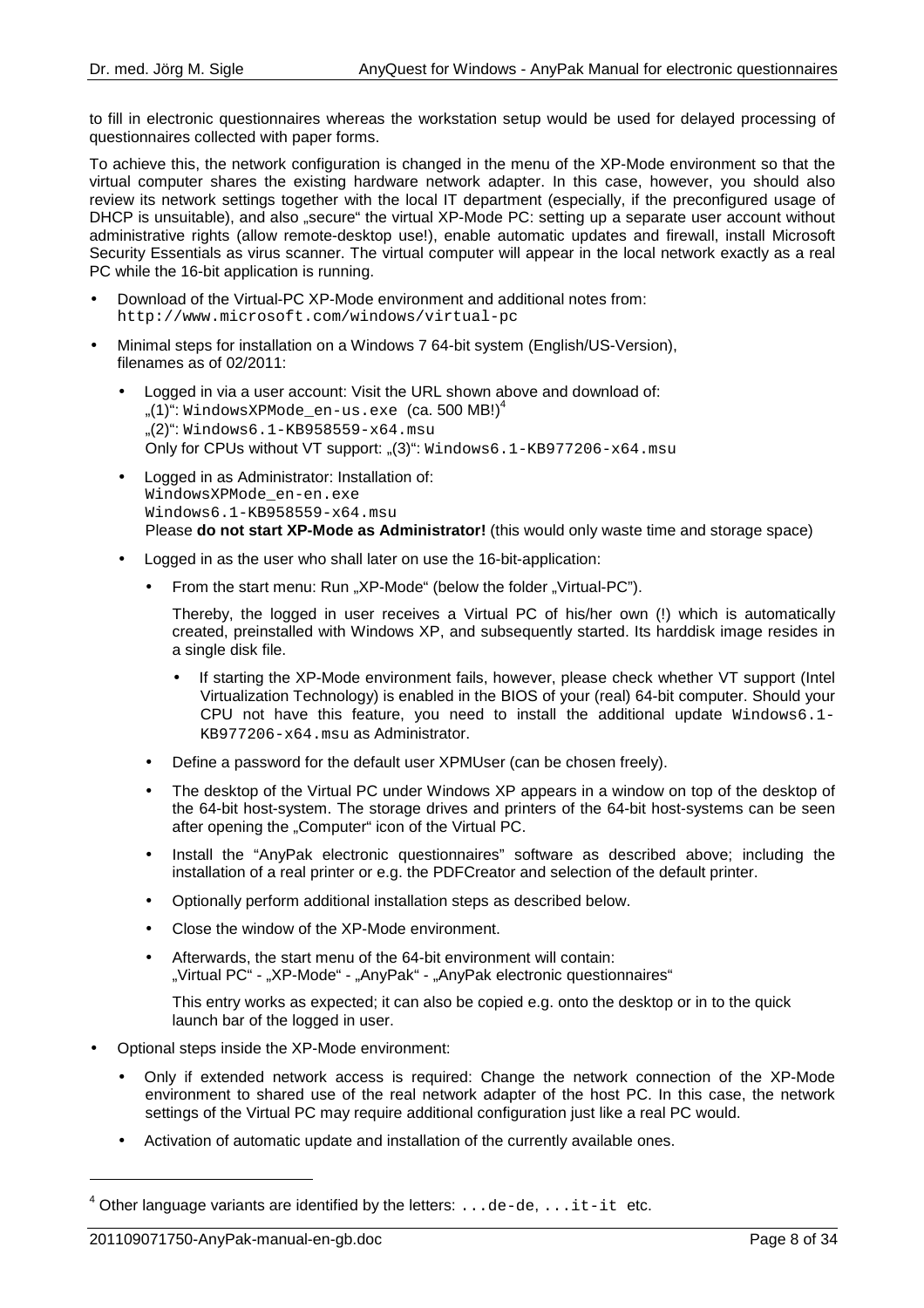- Download and installation of Microsoft Security Essentials; download of updates; configuration for daily scanning an disabling of the SpyNet-report-functionality.
- Download and installation of PDFCreator; configuration so that generated PDF documents will be stored automatically on a host drive or on a network share.
- Or alternatively, configuration of PDFCreators so that generated PDFs are automatically displayed. This may require the download and installation of e.g. the FoxIt Reader inside of the XP-Mode environment.
- Activation of the Administrator account in the XP-Mode environment; definition of a password for the Administrator account; login test; reduction of the default XPMUser accounts to a normal user status; allowance of the remote-desktop-functionality for this user (by default, only administrators can log in as remote users, and the usage of the XP-Mode in a window of the surrounding 64-bit host desktop is technically equivalent to a remote-desktop-session).

## **4.3 Wine e.g. under Linux**

Both AnyQuest for Windows and the self installing archive with the electronic AnyPak questionnaires have been tested successfully under Wine (**W**ine **I**s **N**ot an **E**mulator) under Linux.

Touch-screen support with AnyQuest for Windows under Wine has been successfully used as early as under XFree86 Version 3.3.6; output of computed test results on a Linux printer including the generation of PDF documents does also work. Please note that the provided AnyPak package is preconfigured to run from drive  $c$ :; the Wine environment must be set up so that the drive  $c$ : visible therein can be used.

In modern Wine environments, a folder below .wine will be prepared to hold it.

Warning: **Under no circumstances** may this folder be simply redirected to a true partition with an installed Microsoft Windows system, e.g. by replacing the result of Wine setup by a symbolic link. Otherwise, the configuration of this MS Windows system will be left unusable and beyond repair after the first start-up of Wine. Additional information is available in the Wine documentation.

## **4.4 SoftWindows (Macintosh, Irix), VMware, VirtualPC, OS/2 Warp**

AnyQuest for Windows has been successfully used in SoftWindows with Windows 3.x under Irix (!), and in various versions of Microsoft Windows under VMware and Virtual PC, as well as in OS/2 Warp.

## **4.5 Alternative option for manual installation**

If you should not be able to use the installation from the self-installing archive file, you can create a working setup of the electronic AnyPak questionnaires by either just copying another working installation, or extracting the complete directory tree from a simple ZIP archive file.

- First, copy or extract the folder  $c:\\any{qui}{n}$ .
- Afterwards, you can copy provided links (shortcuts) from below  $c:\\anyquin\anypak$  or  $c:\anyquin\anypak\statile$  into the start menu, the quick launch bar or onto the desktop of those user accounts who shall use the respective functionality (e.g. questionnaire administration, efficient scoring of paper questionnaires, display of created PDF documents with computed results, interactive data analysis, data export etc.)
- If data files with questionnaire administration results or PDF documents with result printouts have been copied, which shall not be kept in the target system, these can be deleted from the folders c:\anyquin\anypak\data and c:\anyquin\anypak\printout.
- Afterwards, any optional steps for optional customization steps can be performed as described below.

## **4.6 Recommended customization of the system environment**

Depending upon your local requirements, the following components should be added:

• Separate accounts for administrators and users; preferably separate user accounts for staff and participants.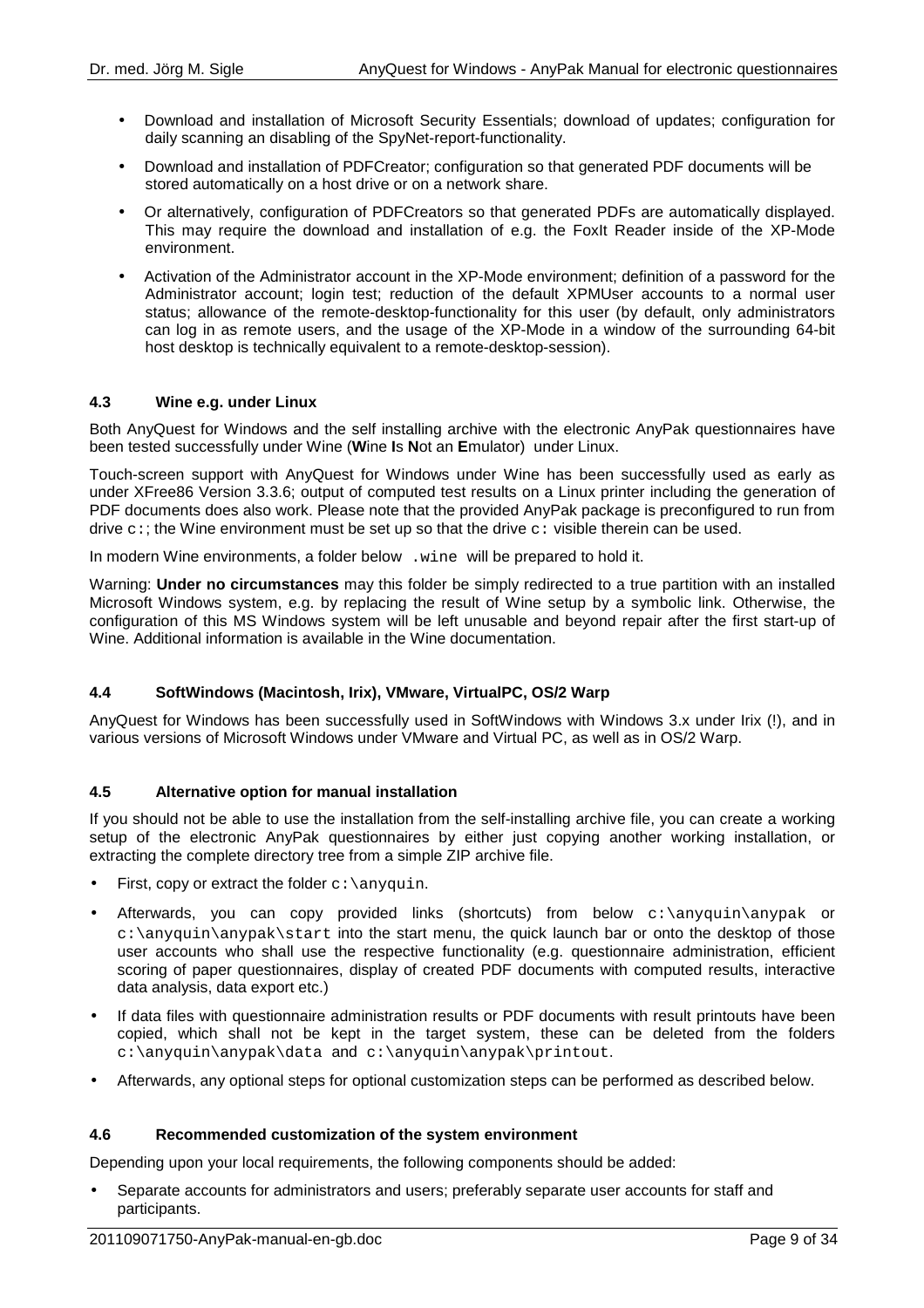- Activation of the Windows firewall.
- Activation of automatic updates or regular performance of manual updates for systems without Internet connection.
- Virus scanner, e.g. Microsoft Security Essentials (freeware) http://www.microsoft.com/security\_essentials
- Virtual printer with PDF output, e.g. PDFCreator or FreePDF (freeware) http://www.pdfforge.org/pdfcreator http://freepdfxp.de

If a virtual PDF printer is configured as system default printer, all output can be saved automatically into a given folder. The default recommendation is to use  $c:\an\varphi\$  any pak \printout. Alternatively, a network folder can be used, which may be accessible from the workstation of the therapist. Generated PDF documents can also be imported into a practice- or hospital information system.

A combination of PDF and paper printouts is possible (see: 4.8.5 Automatic result printouts as PDF documents and on paper).

• PDF-viewer, e.g. FoxIt Reader (freeware) and possibly a previewer as well (freeware) http://www.foxitsoftware.com/pdf/reader http://timheuer.com/foxit

Both the FoxIt Reader ([Ctrl]-[Shift]-[F] or [Strg]-[Shift]-[F]) and the Adobe Acrobat Reader include functionality to search a folder with PDF documents e.g. for printouts from a certain participant identification number, or from a certain questionnaire.

## **4.7 Recommended display and colour settings**

The display settings can be reached via click-right onto the desktop and "Options", or via "Start" - "Settings" -"Control Panel" - "Display". Recommended settings are:

- Themes / Appearance Windows 2000 or earlier (less prominent title bars than XP, Vista etc.)
- Windows and buttons Windows classic
- Colour scheme Windows classic or Windows standard
- Desktop background RGB 128 128 128 (dark grey)
- Active title bar 1. Colour RGB 128 128 128 2. Colour RGB 128 128 128 Font colour RGB 192 192 192 (light grey)

#### **4.8 Enhanced configuration options**

The following paragraphs are intended preferably for system administrators or persons with substantial experience with PCs, the used operating system, and networks.

They may be used to change the provided standard functionality, or to add additional security to a computer used for electronic questionnaire administration.

#### **4.8.1 Basics regarding the construction of the provided configurations and changing them**

#### **Electronic questionnaires**

For every configuration (language x usage variant x questionnaire) of the electronic questionnaire, there is one configuration file:

## \anyquin\anypak\config\??-??\\*\??.ini

Selecting any configuration from the provided menu (or running it via one of the provided links (shortcuts) below the folder \anyquin\anypak\start) calls the questionnaire administration software, passing to it the name of one configuration file, and thus, all settings applicable to the following questionnaire administration.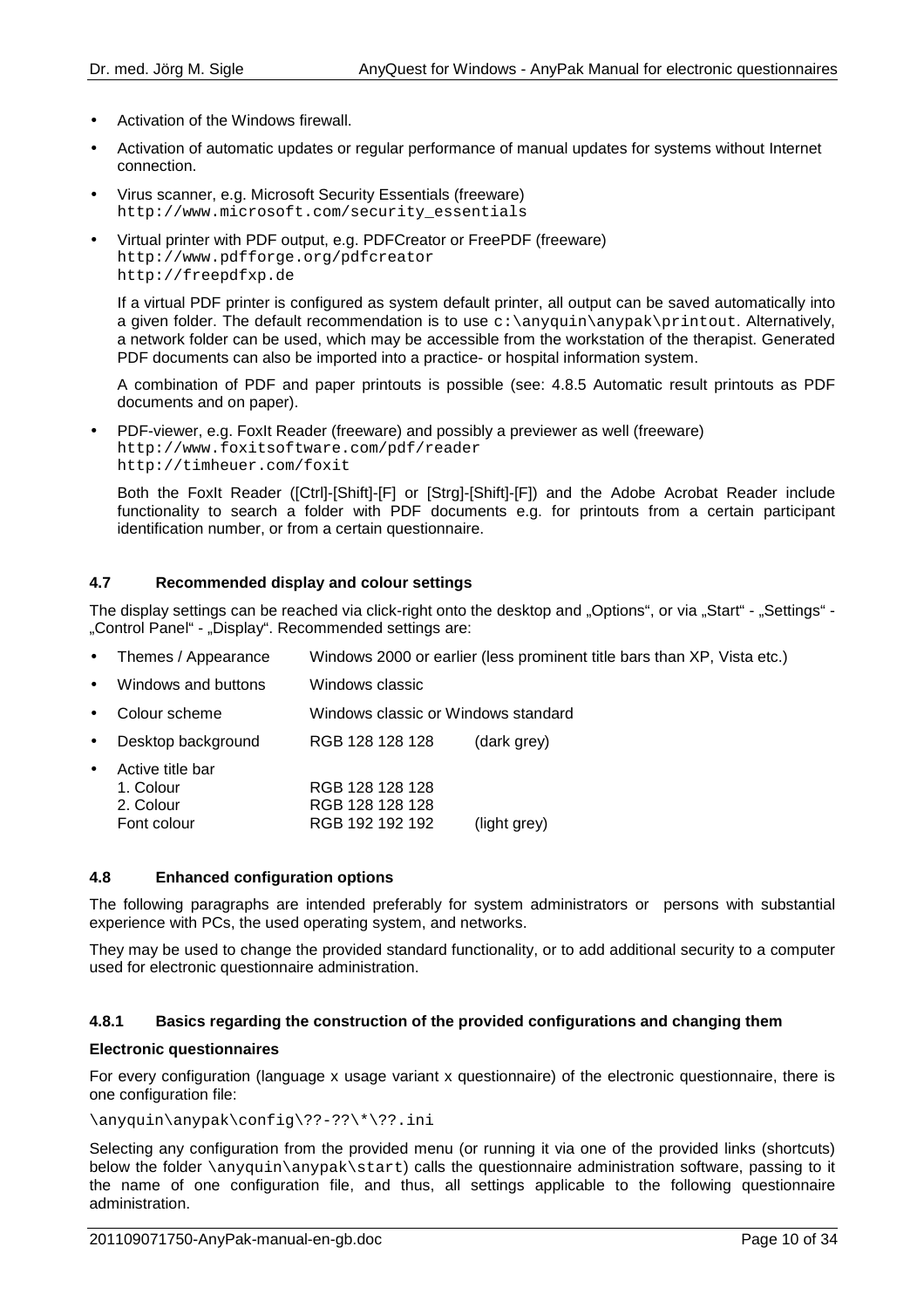A configuration file is a simple text file which can be read by humans and changed if required.

Included configuration files are provided for 3 usage variants or tasks:

normal \anyquin\anypak\config\??-??\normal\??.ini For participants to directly fill in electronic questionnaires. These configurations can be called from the provided menu. They can also be reached via links (shortcuts) below: \anyquin\anypak\start\??-??\Electronic questionnaires for participants In these configuration files, automatic saving of changes in settings made during a session has been disabled. Permanent changes can be made to them with a text editor. fastform \anyquin\anypak\config\??-??\fastform\??.ini For efficient collection of data and scoring of paper questionnaires by staff. These configurations cannot be called from the provided menu. They can however be reached via links (shortcuts) below: \anyquin\anypak\start\??-??\Fast input form for scoring of paper questionnaires In these configuration files, automatic saving of changes in settings made during a session has been disabled. Permanent changes can be made to them with a text editor. analysis \anyquin\anypak\config\??-??\analysis\??.ini For interactively created result printouts and basic statistical data analysis. These configurations cannot be called from the provided menu. They can however be reached via links (shortcuts) below:

\anyquin\anypak\start\??-??\Interactive data analysis

In these configuration files, the button "Setup" has been left available. Thus you can reach menu options to interactively change many settings. Changes are however only effective for the current session, as automatic saving of changes made during a session has also been disabled. Permanent changes to the configuration files can still be made with a text editor.

Since AnyPak version 0.94 with AnyQuest for Windows version 3.66, the configuration files are split into multiple levels:

- Level 1: Questionnaire and usage mode specific settings: \anyquin\anypak\config\??-??\????????\??.ini
- Level 2: Language specific settings: \anyquin\anypak\config\??-??\language.ini
- Level 3: Common settings:

```
\anyquin\anypak\config\common\allowall.ini Appearance and available functionality
\anyquin\anypak\config\common\allowuse.ini Appearance and available functionality
\anyquin\anypak\config\common\dirs.ini Data directory
\anyquin\anypak\config\common\extnapp.ini External applications interface
\anyquin\anypak\config\common\getidetc.ini Patient ID data to ask for
\anyquin\anypak\config\common\other.ini All other settings
\anyquin\anypak\config\common\pointer.ini System pointer related settings (see 4.8.3)
\anyquin\anypak\config\common\prefx*.ini Result file name prefixes
\anyquin\anypak\config\common\printout.ini Printout related settings (see 4.8.5)
```
It is e.g. sufficient to edit the file common\printout.ini in order to change printout related settings for all configurations at the same time.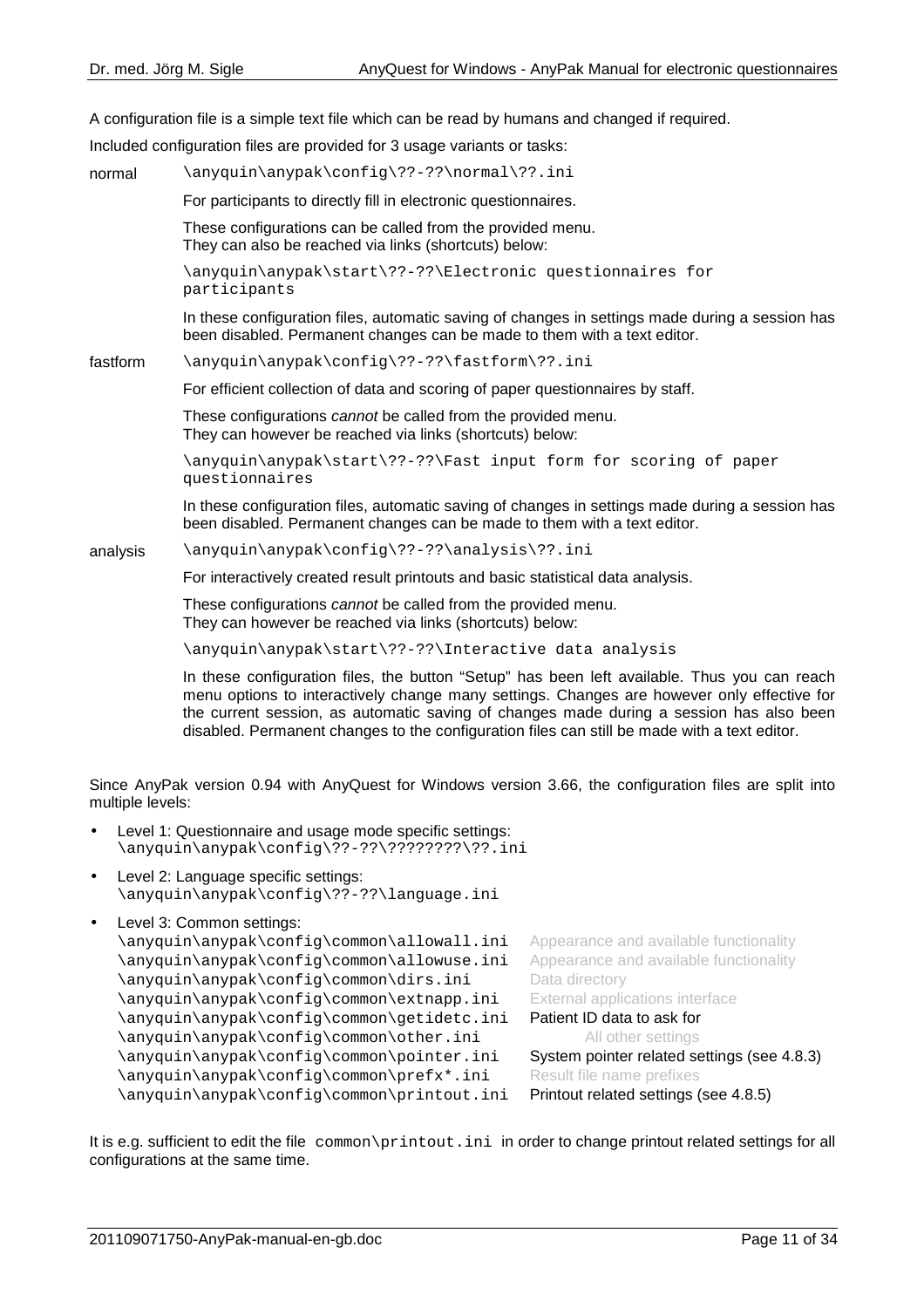In a more advanced setup, e.g. in a network, the common configuration files can also be placed at a single logical position whose actual physical representation may vary with the computer being used, or with the user logged in, to automatically bring different settings applicable to different machines or users into effect.

If you should still need to edit multiple configuration files in a similar way, you can accomplish this task in a small number of steps using the file search functionality of MS Windows and text editors like PSPad, TextPad or nedit. These offer functionality to search/replace multiple lines in multiple files at the same time.

Changes in a configuration file become effective when it is loaded during the next start-up of AnyQuest for Windows. Settings changed interactively during an AnyQuest for Windows session would usually be written into the currently used configuration file and thereby made permanent - unless the configuration file is protected against writing (either by a configuration setting within the file, or by file system based write protection through the operating system).

Recommendations:

- Please review the comments in the provided configuration files as well as the AnyQuest for Windows online help and information available at www.ql-recorder.com
- Please test any changes you make to the provided files on a non-production system first!
- Please make backups before making changes, and ensure the readability of these backups!
- Please document your individual locally made changes in detail!
- If you are unsure, please ask someone with greater experience for support or supervision in advance!
- If you work in a practice- or hospital information system, please ask the responsible system administrator for information and support!

#### **Preconfigured automatic data export**

There is a separate program to export collected data into third party software. Several configurations are provided for this as well. The same configurations are used across all language versions:

extract \anyquin\anypak\extract\\*.ini

To create preconfigured tabular data export files from collected data.

The provided configurations can be called via links (shortcuts) below:

\anyquin\anypak\start\??-??\Preconfigured data export

The batch files and configuration files involved can be changed with a text editor.

#### **Preconfigured start menus**

Available components (language versions, questionnaires, data export etc.) can be called via two different ways:

jssplash \anyquin\anypak\jssplash\\*.ini

A simple menu system which is very easy to use.

It can be used to select language and questionnaire for a questionnaire administration session where a participant completes the electronic questionnaire directly at the computer, and also to display the documentation.

Menu entries either call the same program with another configuration file (language selection), or an external program or an external batch file with a parameter. The parameter passed determines the actual configuration file to be used, and thereby e.g. the language and type of the questionnaire used.

The configuration files for the menu can be changed with a text editor.

Especially, you can easily disable the buttons to display the documentation and to close the menu program.

Moreover, you can e.g. drag a link (shortcut) to bring up a certain language version directly onto the desktop (from the folder structure described below), and thereby reduce one step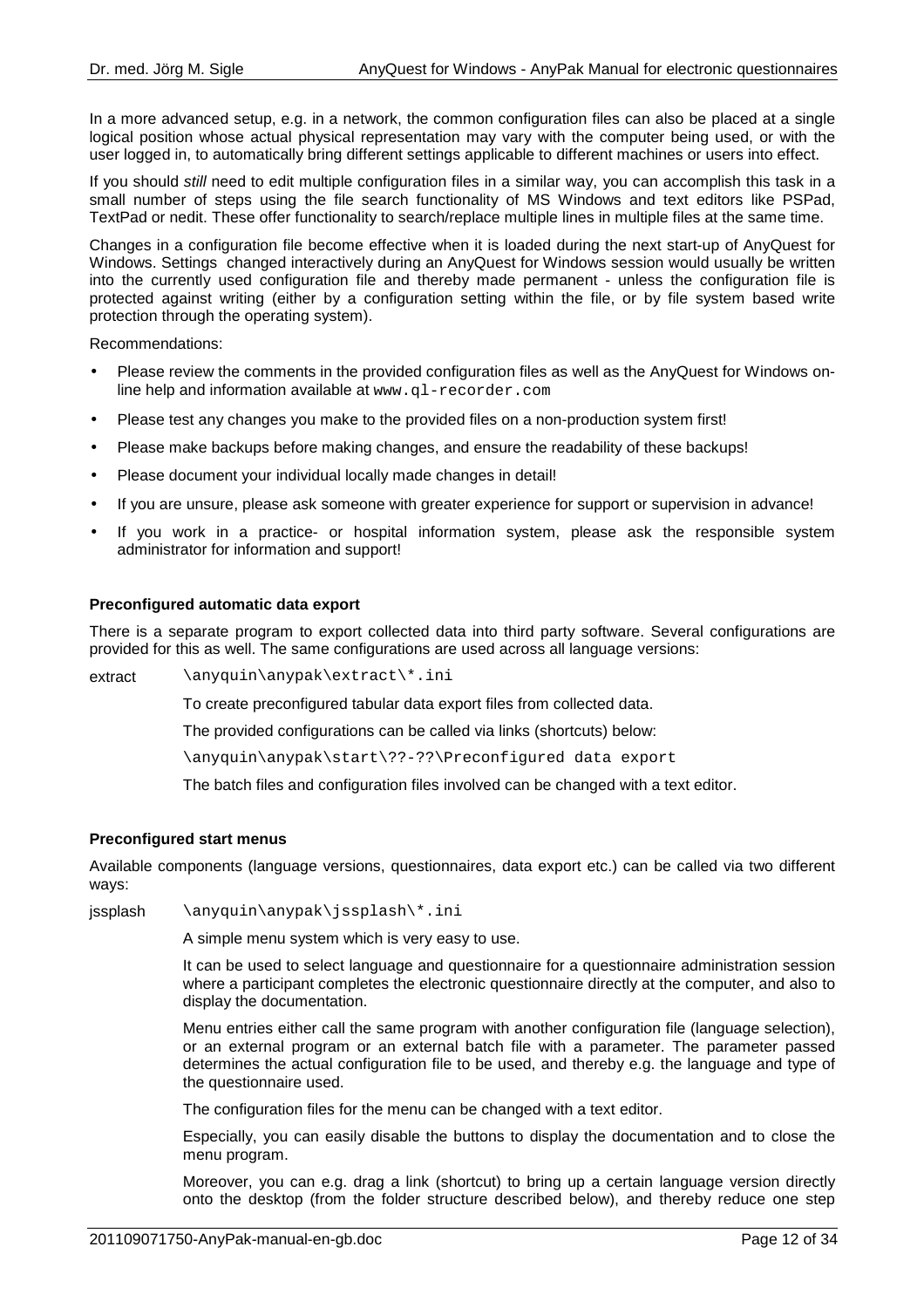when selecting a questionnaire.

start \anyquin\anypak\start

A structured collection of folders and links (shortcuts) within the usual file system.

These provide a very rich start menu giving access to all activities. Most entries call either a program or a batch file with a parameter. The parameter passed determines the actual configuration file to be used, and thereby e.g. the language and type of the questionnaire or details of the data export file to be created.

The folder structure and the contained links (shortcuts) can be changed using the MS Windows explorer or file manager.

Especially, you can e.g. drag a link (shortcut) to bring up a certain language version directly onto the desktop, and thereby reduce one step when selecting a questionnaire.

#### **Documentation**

Provided documentation includes a comprehensive manual, an on-line help, and multiple distributed text files or notes in configuration files.

docs \anyquin\docs

This manual in Portable Document Format \*.pdf, and in Microsoft Word Format \*.doc.

From the provided menu, the PDF version is displayed by calling a batch file which should work with different variants of Microsoft-Windows and with various PDF viewers.

You may adopt content from the MS Word Version to match your local hardware, configurations or operating procedures, as described in the notes regarding Copyright and conditions for use on the title page.

A folder structure for translations of the manual is provided; but currently only an English and a German revision are actually available. If you produce a local (partial) translation, you can replace the respective placeholder PDF document and thereby make your version of the manual accessible from the menu.

others \anyquin\anypak\anyquin.hlp

The context sensitive on-line help for AnyQuest for Windows in the original Microsoft Windows on-line help format \*.hlp.

\anyquin\anypak\...\\*.txt, \*.ini, \*.bat

Text files with notes and self documenting scripts and configuration files.

#### **4.8.2 Installation of the original Microsoft on-line help file viewer**

If the on-line help of the actual questionnaire administration software should not be displayed under a more recent version of Microsoft Windows: please follow the instructions which should appear instead, regarding download and installation of the original Microsoft on-line help file viewer.

Microsoft does not install the original on-line help file viewer any more in newer versions of Microsoft Windows by default, in order to urge users and programmers to move to the newer HTML help format. (Which in turn cannot be displayed by users of older Windows installations, who will consecutively feel urged to upgrade...)

#### **4.8.3 Optimization of the system pointer display for touch-screen or stylus/pen**

Systems with a touch-screen or an stylus/pen do not require a visible mouse pointer.

On these systems, you can configure the questionnaire administration program so that the mouse pointer disappears when the next question is shown. This avoids any possible distraction of participants by the mouse pointer.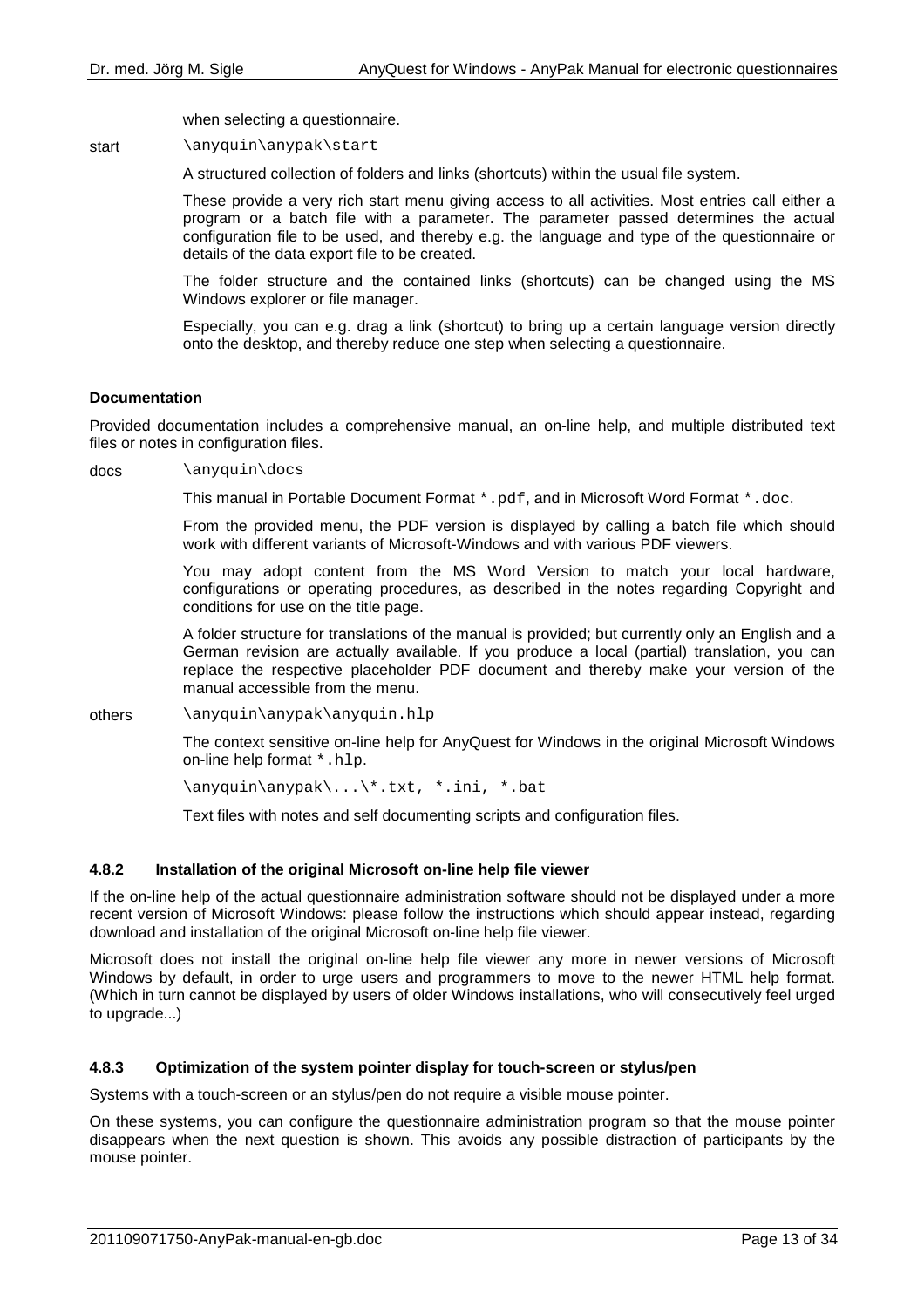In order to avoid any impact on the usability of software, which may still require the mouse pointer, it is hidden simply by moving it to the lower right screen corner<sup>5</sup>. On systems with a common mouse, trackpad, trackpoint or trackball, this feature would seriously annoy participants; therefore it is disabled by default in the included configuration files.

• To enable the option you can change the following setting in the configuration file c:\anyquin\anypak\common\pointer.ini<sup>6</sup>:

from: to:

ResetCursorPosition=False ResetCursorPosition=True

- Links (shortcuts) to the "Reset Cursor Position Setup Tool" have been prepared below \anyquin\anypak\start\??-??\Configuration. This tool asks for the desired setting interactively and subsequently changes the configuration files<sup>7</sup>.
- During a questionnaire administration session, [Ctrl]-[F11] changes the current setting.

The new setting however will become permanent only if the currently used configuration file is not write protected.

**Warning:** Under Windows 7, moving the mouse pointer to the lower right screen corner may trigger the newly added function "desktop preview". This Windows-7-function should consequentially be disabled, or the task bar moved, for the user account "Participant" if ResetCursorPosition=True shall be used.

#### **4.8.4 Individualization of the system for multi-site-setups or multi-center-studies**

After every questionnaire administration, a result file qqnnnnnn.anq will be created in the folder c:\anyquin\anypak\data. In order to combine data from multiple non-networked systems, you can simply copy all of these data files into a common folder. From that folder, you can create global analyses or data exports covering all collected data.

Putting data files from multiple systems into a common folder can be simplified by instructing each center or each computer used for questionnaire administration to use a unique prefix when naming their data files<sup>8</sup>.

However, the included configurations for the AnyPak Projects already use two leading characters to identify the questionnaire used in the result file names.

Consequently, only the succeeding 1 to 3 characters should be used to identify a center or a computer used for questionnaire administration<sup>9</sup>.

• To enable this option, you can change the following settings in all configuration files  $c:\\$ {e: \alpha\

from: to:

l

angfilename\_leadingchars=al angfilename\_leadingchars=ala1

<sup>&</sup>lt;sup>5</sup> at least until AnyQuest for Windows Version 3.59

 $^6$  Up to AnyPak version 0.93 (before September 2011), each configuration had this setting in its own individual configuration file.

 $^7$  Up to AnyPak version 0.93 (before September 2011), this program was limited to processing all configuration files for one language at a time. Since AnyPak version 0.94, the configuration files are structured into multiple levels, and one file with the settings for the system pointer is shared among all configurations.

 $^8$  Otherwise, you may have to add individual characters to data file names from different centers just before you put them into the common folder - which is not difficult, but after all it's a processing step that can be automated in advance.

 $9$  The automatically incremented portion of the file name uses at least the characters 0-9 and A-Z. Consequently, 4 remaining variable characters can identify at least  $35 \times 35 \times 35 \times 35 = 1,5$  million result files per questionnaire x study center x computer.

 $10$  Up to AnyPak version 0.93 (before September 2011), each configuration had these settings in its own individual configuration file.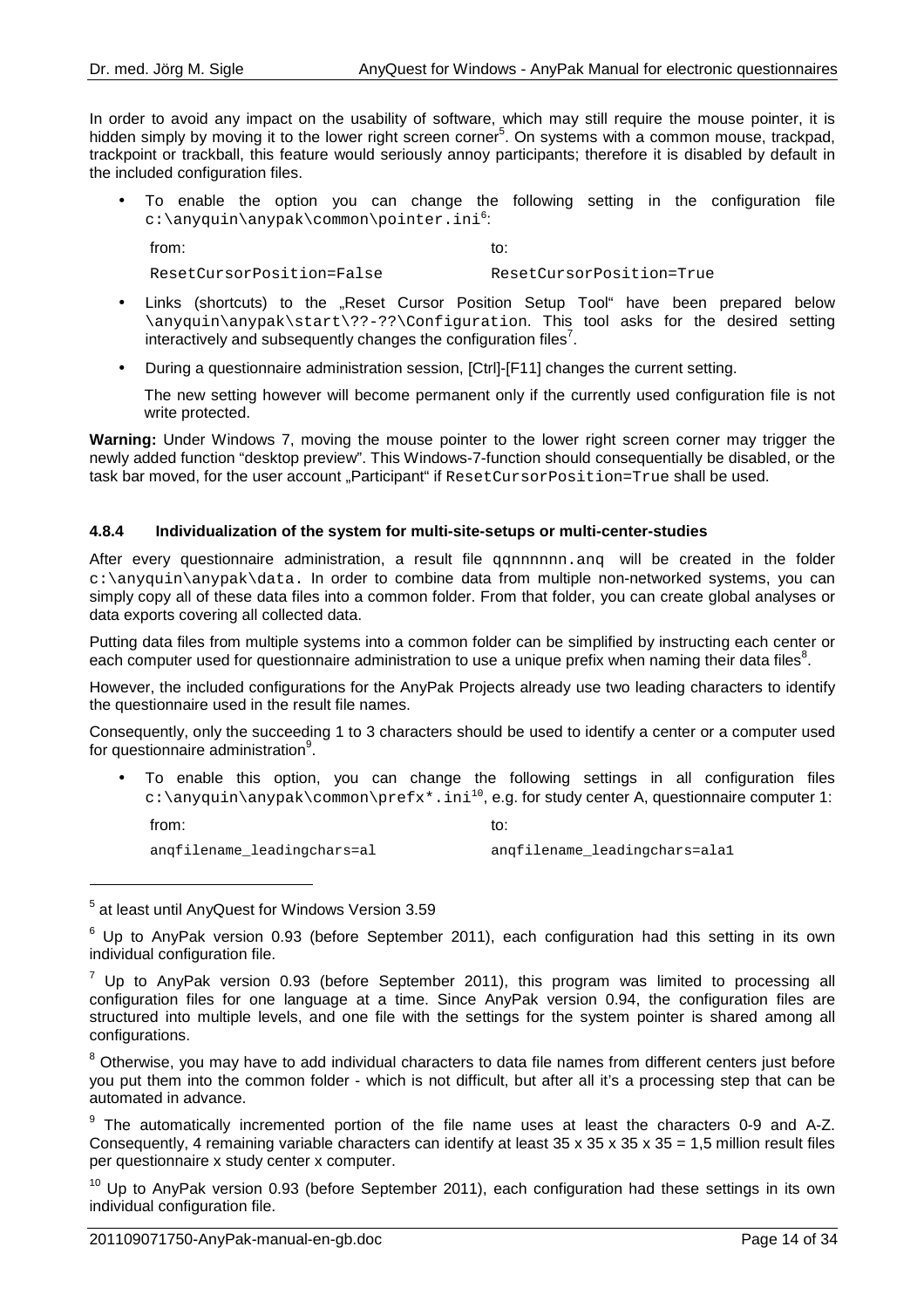| angfilename_usedfilename=alusednm.ini | angfilename_usedfilename=alusednm.ini |
|---------------------------------------|---------------------------------------|
| angfilename_leadingchars=sm           | angfilename leadingchars=smal         |
| angfilename usedfilename=smusednm.ini | angfilename usedfilename=smusednm.ini |
| angfilename_leadingchars=pa           | angfilename leadingchars=paal         |
| angfilename_usedfilename=pausednm.ini | angfilename usedfilename=pausednm.ini |
| angfilename_leadingchars=oh           | angfilename leadingchars=ohal         |
| angfilename_usedfilename=ohusednm.ini | angfilename usedfilename=ohusednm.ini |
| angfilename_leadingchars=nu           | angfilename leadingchars=nual         |
| angfilename usedfilename=nuusednm.ini | angfilename usedfilename=nuusednm.ini |

The setting for angfilename usedfilename can usually be left unchanged. This file contains the variable part of the last used file name; normally it is merely of local importance. In case these files should also be accumulated from multiple systems, you can individualize it as well by using the same marker characters for study center and questionnaire administration computer.

• Optionally, you can also individualize the preconfigured setting for the data export filename:

| from:                   | to:                  |
|-------------------------|----------------------|
| file export=PA.DAT      | file export=PAA1.DAT |
| Ωr                      | Ωľ                   |
| file export=ANYOUIN.DAT | file export=A1.DAT   |
| etc.                    | etc.                 |

• Preconfigured scripts for data export can also be individualized. Be sure to change both configuration files and batch files below \anyquin\anypak\extract consistently:

| *.ini file from:               | to:                              |
|--------------------------------|----------------------------------|
| out filename=ercal.dat<br>etc. | out filename=ercalA1.dat<br>etc. |
| extrcall.bat file from:        | to:                              |
| move \$1.dat extables\         | move %1A1.dat extables\          |

- A currently available program for changing the site identifiers interactively has not yet been adopted for special requirements of the AnyPak project but can be provided later upon request.
- In the configurations with accessible "Setup" button, the respective setting is also available interactively via "File" - "anq output file options". Any change made here would however only affect the currently used configuration, and only become permanent if the currently used configuration file would not be write protected.

#### **4.8.5 Automatic result printouts as PDF documents and on paper**

(See: 5.7 Data storage and automatically created result printouts)

• For each printout type, up to two real or virtual printers can be individually specified. Multiple printer configurations can be employed to obtain differently configured printouts on the same device.

The respective printers are to be installed and configured using the Windows control panel or specific programs (like the user interfaces of PDFCreator or FreePDF etc.).

Name, driver and port of a printer can be obtained via "Start" - "Settings" - "Printers and Faxes" -.,Properties" - ...

Subsequently, these can be written into the configuration files of each provided configuration in the electronic AnyPak questionnaires package.

In all configurations which keep the "Setup" button available, you can configure many printer settings via the graphical user interface (GUI) ("Setup" - "Printing"). Especially, there is a dialog to select individual printout targets for the first and second copy of various printout types ("Setup" - "Printing" -"Printer setup").

Changes will however only apply to the current session. They would only get permanent if the respective configuration files were not write protected.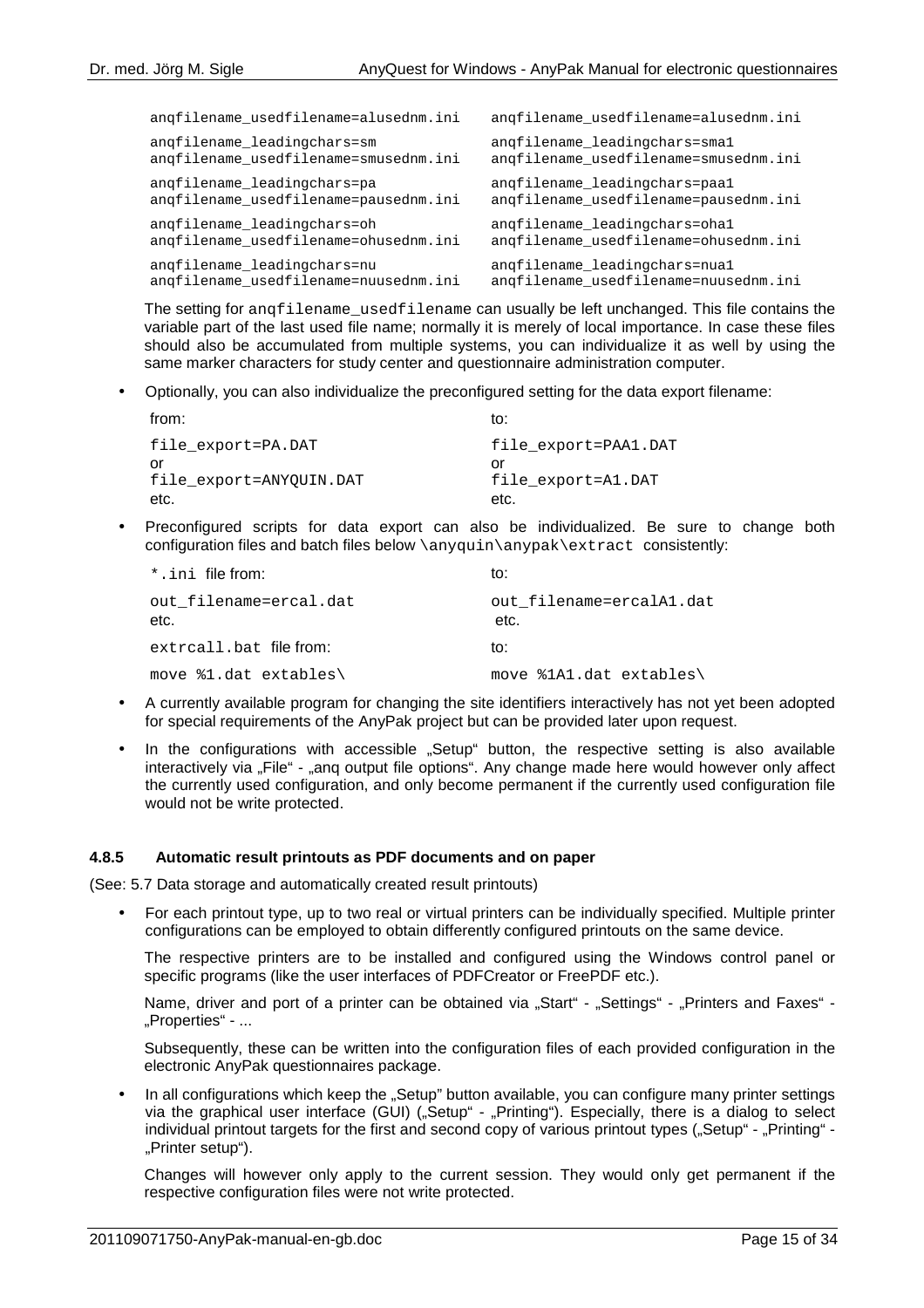Write protected configuration files, however, must be directly edited to obtain permanent changes. If required, multiple files can be edited in the same way, e.g. using the MS Windows function "Find file" and text editors like PSPad, TextPad or nedit, which offer functionality to search/replace multiple lines across multiple files at the same time.

- If you cannot otherwise find out the correct entries for your desired real or virtual printer device:
	- Start \anyquin\anyquin.exe directly without specifying any configuration file.
	- Select your printout targets (and any other desired settings) by using the GUI.
	- Close AnyQuest for Windows.
	- Open the configuration file  $\angl{anyquin\angl{anyquin.ini}^{11}}$  with a text editor, and review the entries named below. These can be copied and pasted to the configuration file that will actually be used for the AnyPak project, also given below.
- Before AnyPak version 0.94 (September 2011), printout settings were defined individually for each configuration (group x questionnaire x language) file  $\anyquin\anypak\config\??-??$ ?.ini

Now, one configuration file \anyquin\anypak\common\printout.ini is shared by all configurations. This file is identified by one entry at the start of each individual configuration file:

ConfigFileBeforeCurrent6=c:\anyquin\anypak\config\common\printout.ini

You can either change the entries in this common configuration file. Or you can provide and use additional common configuration files of your own. Technically, you could also disable the external reference completely and place printout related entries back into any individual configuration file, but this is not recommended.

- The provided configurations will by default generate one copy of each printout type (QFI, SNG, CUM) on the default printer of the system<sup>12</sup>. This behaviour requires no printer specific information at all for the respective configuration file options.
- Alternatively, you might e.g. produce one copy of all printouts (QFI, SNG, CUM) as PDF document, and additionally one copy of the SNG printout on a real laser printer.

To achieve this, a PDF printer (e.g. PDFCreator) would be configured as default printer for the system, and in all configuration files \anyquin\anypak\config\??-??\??.ini, a second printout target would be added for the additional SNG printout on paper:

from: to:

 $\overline{a}$ 

| SinglePrnDrv=   | SinglePrnDrv=   |
|-----------------|-----------------|
| SinglePrnDev=   | SinglePrnDev=   |
| SinglePrnOut=   | SinglePrnOut=   |
| $CumprnDev =$   | $CumprnDev =$   |
| $CumprnDrv =$   | $CumprnDrv =$   |
| $CumprnOut =$   | $CumprnOut =$   |
| OFIPrnDev=      | OFIPrnDev=      |
| OFIPrnDrv=      | OFIPrnDrv=      |
| OFIPrnOut=      | OFIPrnOut=      |
| StatsPrnDev=    | StatsPrnDev=    |
| StatsPrnDrv=    | StatsPrnDrv=    |
| StatsPrnOut=    | StatsPrnOut=    |
| TestpagePrnDev= | TestpagePrnDev= |
| TestpagePrnDrv= | TestpagePrnDrv= |
| TestpagePrnOut= | TestpagePrnOut= |
| LayoutPrnDev=   | LayoutPrnDev=   |
|                 |                 |

 $11$  This is a default configuration file which should by recommendation not be used for productive purposes. So you can use it as a scratchpad for testing or brief interactive use. Usually, this file is not write protected or if it is, it can be (backed up and thereafter) deleted. And without write protection, changes made through the GUI will be written back to the configuration file as soon as a session ends.

 $12$  In certain project specific setups, this may be changed to only the single result printout being generated by default, with all other printout types being disabled.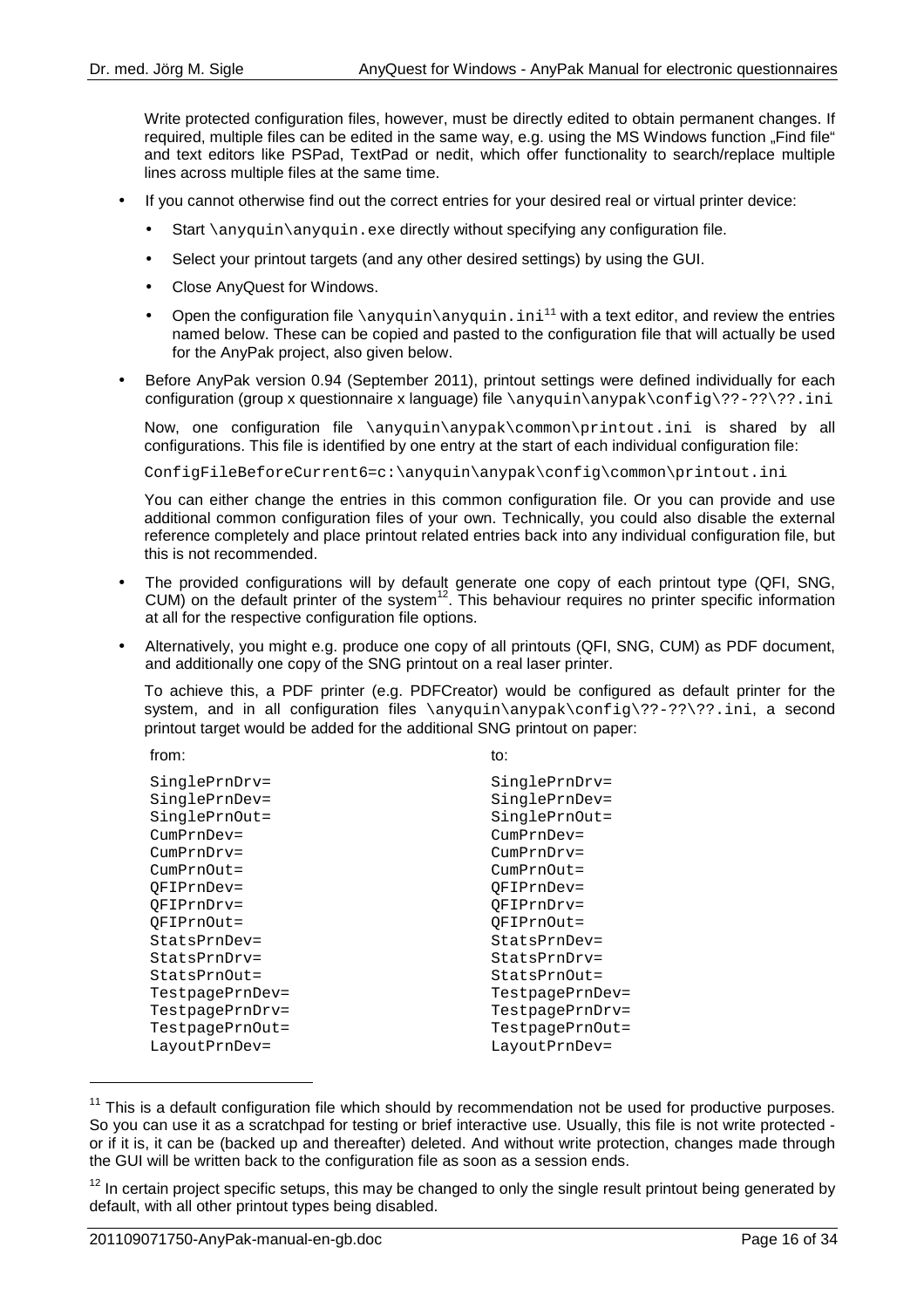| LayoutPrnDrv=     | LayoutPrnDrv=                  |
|-------------------|--------------------------------|
| LayoutPrnOut=     | LayoutPrnOut=                  |
| Single2PrnDev=    | Single2PrnDev=HP LaserJet 1012 |
| Single2PrnDrv=    | Single2PrnDrv=winspool         |
| $Single2PrnOut =$ | Single2PrnOut=DOT4 001         |
| $Cum2PrnDev =$    | $Cum2PrnDev =$                 |
| $Cum2PrnDrv =$    | $Cum2PrnDrv =$                 |
| $Cum2PrnOut =$    | $Cum2PrnOut =$                 |
| OFI2PrnDev=       | $OF12PrnDev =$                 |
| OFI2PrnDrv=       | OFI2PrnDrv=                    |
| OFI2PrnOut=       | OFI2PrnOut=                    |
| Stats2PrnDev=     | Stats2PrnDev=                  |
| Stats2PrnDrv=     | $Stats2PrnDrv =$               |
| $Stats2PrnOut =$  | $Stats2PrnOut =$               |

This causes only the second copy of the SNG printout to appear on the real printer, while the first copies of the QFI-, SNG- and CUM-printouts continue to appear on the system default printer (i.e. the PDFCreator). A second copy is only created when a target is defined - in this example, that isn't the case for QFI- or CUM-printouts.

• If special printer settings are desired for a certain printout, you can install another copy of an already installed printer (real or virtual) as administrator, using a new printer name. This works for most real printers via "Start" - "Settings" - "Printers and Faxes" - "Add Printer", or in the PDFCreator program via "Printers" - "Printer".

For example, if one virtual printer PDFCreator is already installed, you can add another one as PDFCreator2on1. In its "Printing preferences" you can configure it to produce "2 pages per sheet".

Afterwards, you can add the new virtual printer to all configuration files for the QFI printout:

| from:      | to:                      |
|------------|--------------------------|
|            |                          |
|            | ٠                        |
|            |                          |
| OFIPrnDev= | OFIPrnDev=PDFCreator2on1 |
| OFIPrnDrv= | QFIPrnDrv=winspool       |
| OFIPrnOut= | OFIPrnOut=PDFCreator:    |
|            |                          |
|            | ۰                        |
|            |                          |

Thereby, the first copy of the QFI printout is delivered on the virtual printer PDFCreator2on1, where it appears with two pages of content per sheet.

• Similarly, a real paper printer can be installed a second time and configured to produce QFIprintouts with two pages per sheet.

If the first copy of the QFI-printout shall still go to a PDF document, the new and specially configured paper printer would be specified for the second copy of the QFI printout:

| to:                              |
|----------------------------------|
|                                  |
|                                  |
|                                  |
| OFI2PrnDev=HP LaserJet 1012 2on1 |
| QFI2PrnDrv=winspool              |
| OFI2PrnOut=DOT4 001              |
|                                  |
|                                  |
|                                  |
|                                  |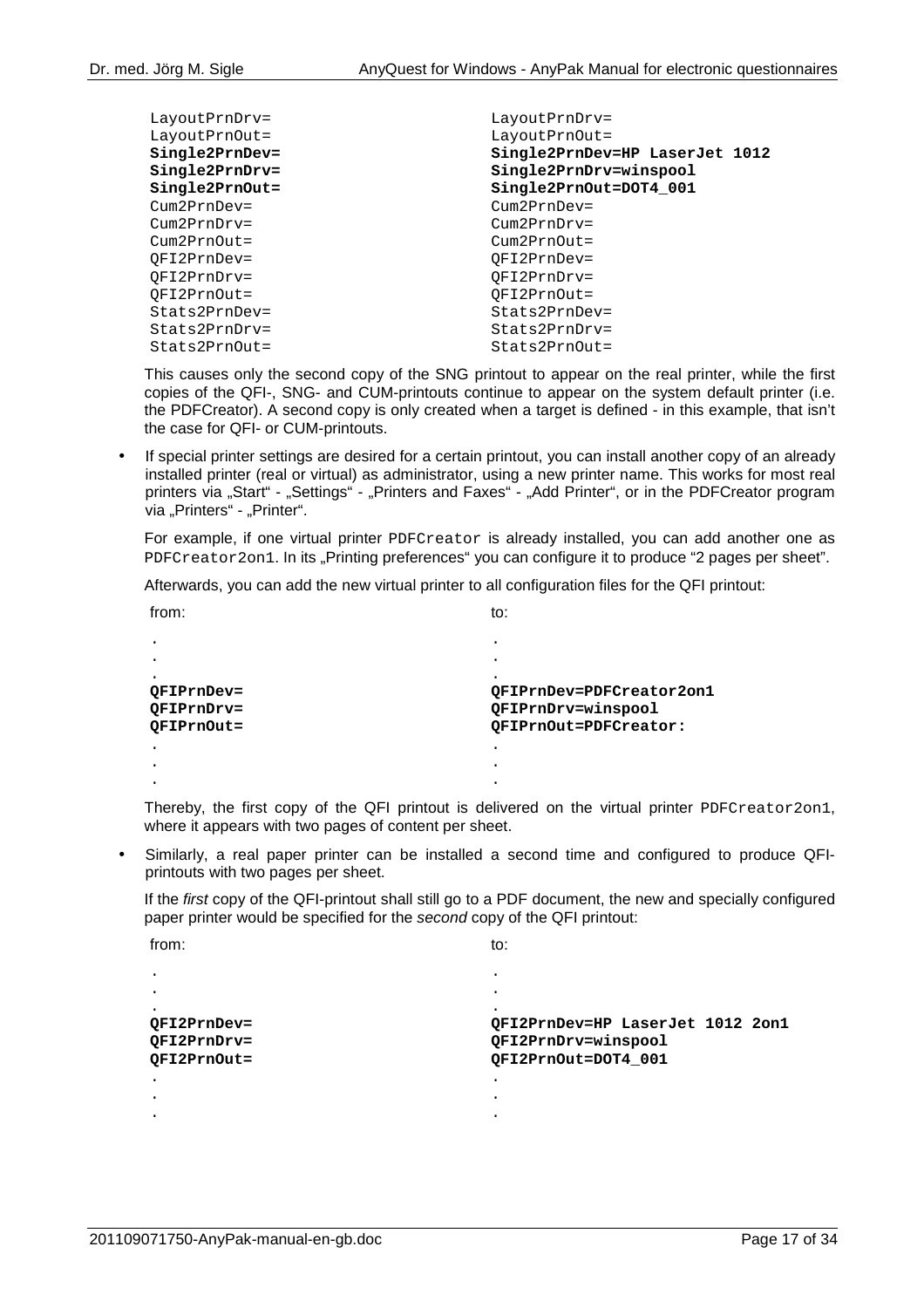## **4.8.6 Automatic login for a user account**

A user can automatically be logged in after powering a computer up.

This can be achieved by adding the following entries to the registry as administrator (Example given for the user name "Participant", password "Participant") or by importing a provided registry file via double click:

HKEY\_LOCAL\_MACHINE\Software\Microsoft\Windows NT\Current Version\Winlogon

| AutoAdminLogon                                           | String value 1 |                          | (Autologin On/Off)                         |
|----------------------------------------------------------|----------------|--------------------------|--------------------------------------------|
| DefaultUserName                                          |                | String value Participant | (User name)                                |
| DefaultPassword                                          |                | String value Participant | (Password)                                 |
| DefaultDomainName String value <domainname></domainname> |                |                          | (Domain - only if locally required at all) |

If another user shall be logged in: Either log out after the automatic login, or keep the space bar depressed during the system start-up.

If no password (or an invalid password) is supplied, Windows will reset the value of AutoAdminLogon back to 0 after a single login attempt.

## **4.8.7 Replacing the default shell with the language and questionnaire selection menu**

Replacing the usual MS Windows operating environment, the language and questionnaire selection menu, or even the questionnaire administration software can automatically be started after (manual or automatic) login with the account prepared for participants to fill in questionnaires.

In this case, the usual elements of the Windows desktop, the start menu, and all other usual facilities to work with files and programs are unavailable (lest special steps are taken).

Instead, there is only a single colour background and e.g. the language and questionnaire selection menu. This should make any undesired use of the system much more difficult.

This can be achieved by adding the following entries to the registry after logging in with the user account that shall also be used for questionnaire administrations (e.g. "Participant"):

HKEY\_CURRENT\_USER\Software\Microsoft\Windows NT\Current Version\Winlogon

shell=c:\anyquin\anypak\jssplash\jssplash.bat

#### Please note:

If you want to import this key from  $a \cdot REG$  file, each backshlash  $\sqrt{N}$  must be coded by two backslashes "\\" inside that file, as shown below:

[HKEY\_CURRENT\_USER\Software\Microsoft\Windows NT\Current Version\Winlogon]

"shell"="c:\\anyquin\\anypak\\jssplash\\jssplash.bat"

In this example jssplash.bat is a script that performs the following actions:

- Making a defined folder the active working directory.
- Reliable mapping of a network drive to a share provided by a server using net map and sleep or remapping of a local drive letter using subst.
- Calling the language and questionnaire selection menu (which replaces the common Windows shell).

As soon as the program running as shell ends, the empty desktop background appears (which therefore may be set to dark grey RGB 128 128 128 or purple RGB 64 0 128 colour in advance) - and nothing else.

For some versions of Windows and some system configurations, the MS Windows task manager may remain accessible via [Ctrl]-[Alt]-[Del] (or [Strg]-[Alt]-[Entf]) or a suitably configured key of a Tablet-PC. From there, it is possible to log off, shut down the computer, or to use the button "New Task" to start another program - especially the program explorer with the common Windows operating environment.

This configuration offers an easily achievable compromise between protection against undesired actions by most users, and continued accessibility for administrative tasks when required - especially, if no keyboard is provided.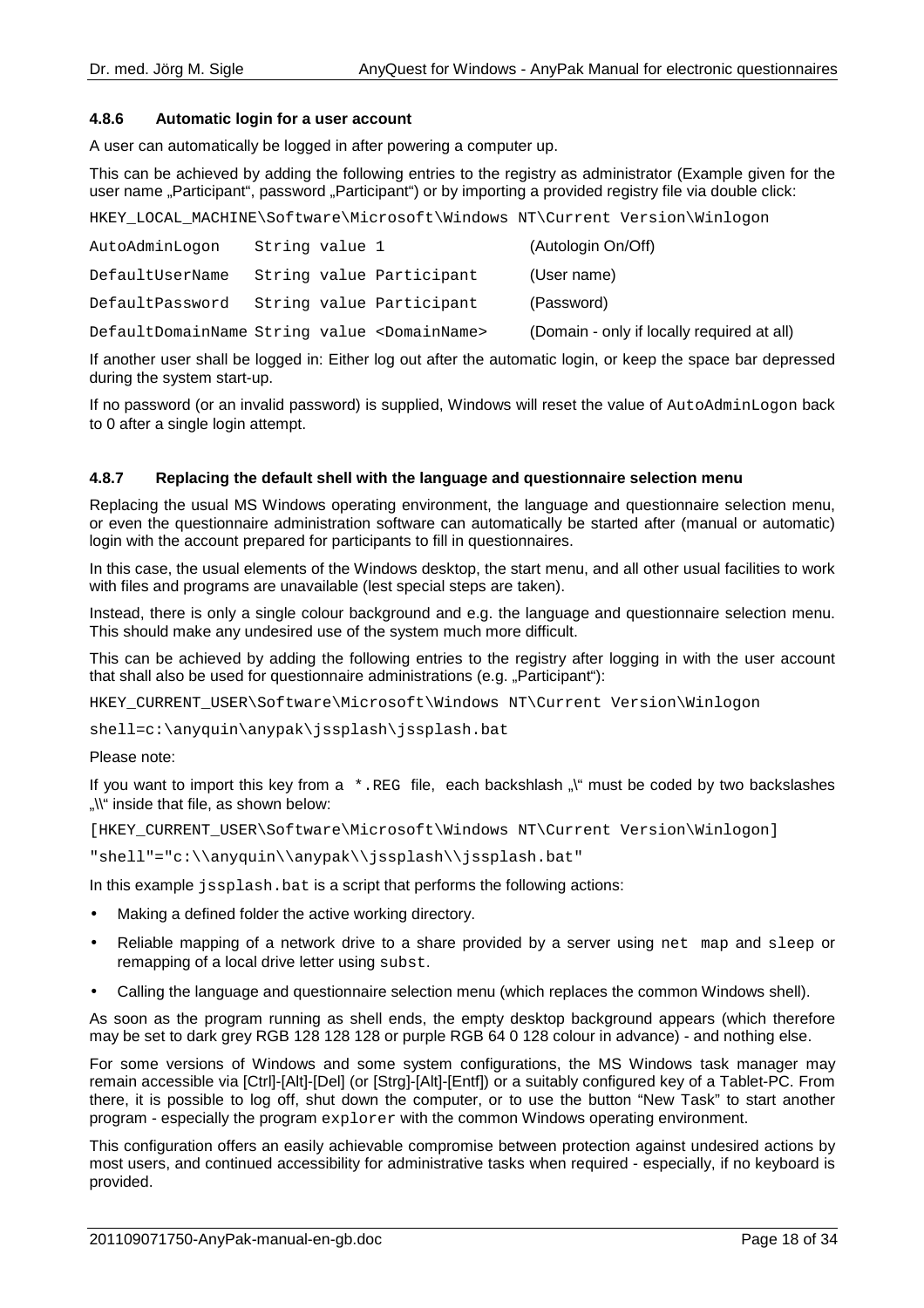## **4.8.8 Disabling buttons from the provided language and questionnaire selection menus**

Preferably in the first level menu, the button to close (x) the program can be disabled; and in all menu levels, the button for help (?). This avoids participants opening a PDF viewer while unsupervised, which could in turn be used to view arbitrary content of any accessible filesystem, including e.g. questionnaire administration results from other users.

To achieve this, please use a text editor to open the following files below the folder c:\anyquin\anypak\jssplash:

- jssplash.ini for the first level menu (category)
- $\bullet$  \*\\*.ini for the second level menus (questionnaire/language)

and change the following lines:

- [Overlay9] to [Overlay9-disabled] for the button Close (x),
- [Overlay10] to [Overlay10-disabled] for the button Help (?).

Even with the button Close (x) being disabled, a menu can be closed by typing [Alt]-[F4].

## **4.8.9 Integration of the software in a network**

The provided software installation package has been prepared to be used with drive letter  $C:$ . This is usually the first hard disk of a Microsoft Windows System.

Alternatively, you can use a package prepared for drive letters  $F:$  or  $Z:$ . It contains a start script which can reliably map a network drive or substitute a local drive under the respective drive letter. This script can also be called automatically at system start-up.

Individually, the software can be configured so that various components are easily accessible at various computers: e.g. a Tablet-PC with WLAN connection is used by participants to fill in electronic questionnaires directly, whereas a workstation of a secretary is used to efficiently enter data for scoring originally collected via paper questionnaires, a workstation of a therapist is used to display the generated PDF documents with computed results, and a workstation for a scientist is used for interactive data analysis or data export.

#### **4.8.10 Configuration of screen saver, sleep mode and power button**

If a screen saver is configured, it should wait 5 minutes at least before its activation. A screen saver appearing too early or a password protected screen saver might hinder the usage of the system especially where staff cannot keep an eye on it in short time intervals.

A recommended screen saver may be "Marquee" with the following settings:

Dark grey on black, slow, random position, ITC Avant Garde Gothic Demi 24 bold.

The following example text reminds staff of a proven and recommended text for patient invitation<sup>13</sup>:

```
This is a Quality-of-Life-Recorder... "We would like to ask you, ho
w you feel according to your own opinion, and not merely according to the opinio
n of your doctor!" Additional information is available at www.ql-re
corder.com...
```
Or adopted for the AnyPak-Project:

```
The AnyPak-Project... 
     We would like to ask you, how you feel according to your own opinion, and n<br>erely according to the opinion of your doctor!" Additional informa
ot merely according to the opinion of your doctor!"
tion is available at www.ql-recorder.com and www.jsigle.com...
```
If an energy saving or sleep mode is used, it should wait to become active only several minutes after the screen saver.

 $\overline{a}$ 

 $13$  Spaces and hyphens have been replaced here by protected spaces and hyphens.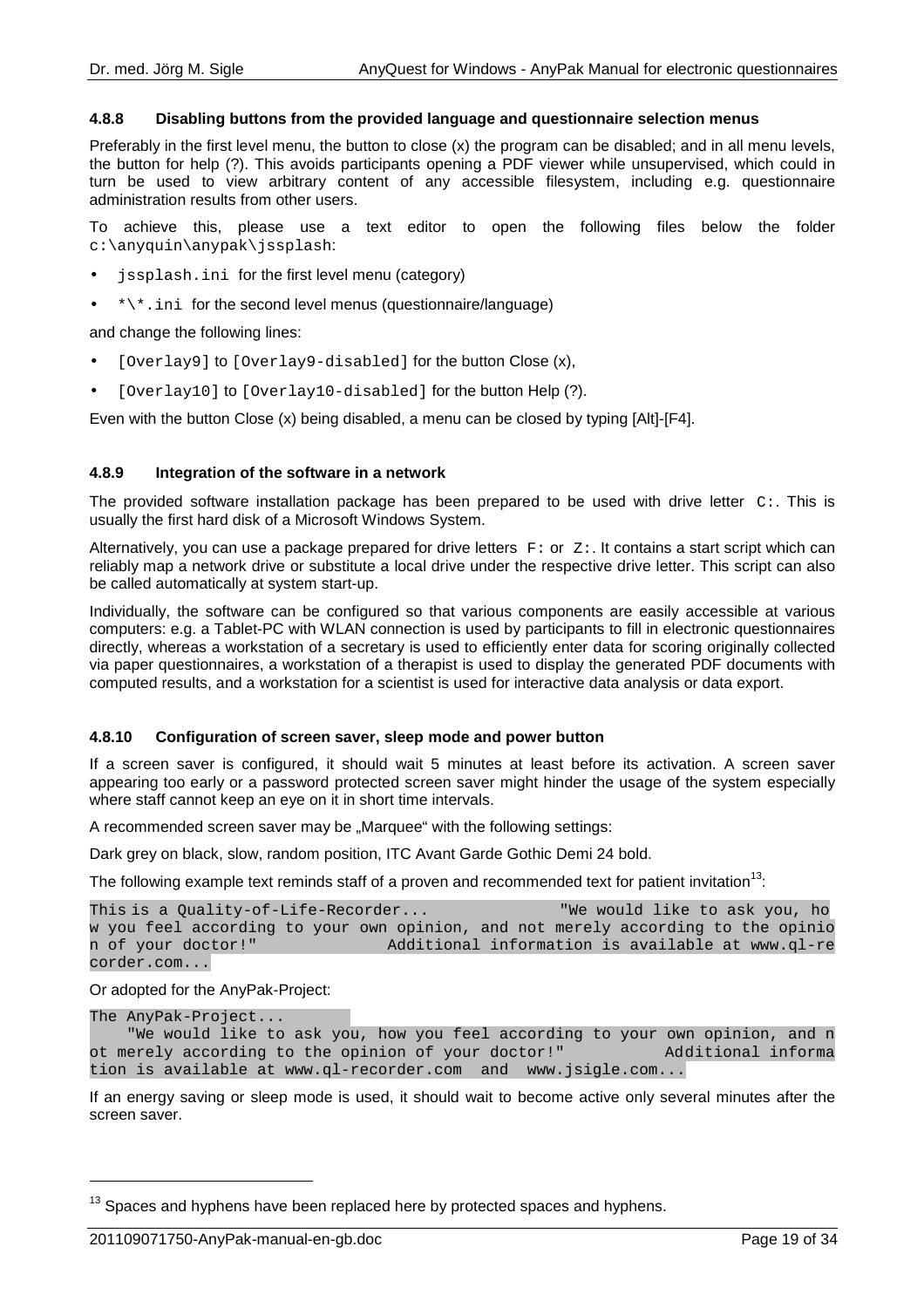The power button may be configured to local preferences, either shutting down the system or sending it into the sleep mode. As long as a running questionnaire administration session is not interrupted, it is not necessary to close AnyQuest or the provided language and questionnaire selection menu before shutting down.

Staff should be carefully instructed regarding the differences between screen saver, energy saving sleep mode, and hibernation mode - and be able to recognize either of these conditions.

If that cannot be relied upon, staff should be instructed that if the screen is dark, they shall (depending upon the actual hardware) either tap the stylus/pen or finger onto the screen or move the mouse. Only if there is no reaction, should they operate the power button. This should avoid the power button being pressed just because the display backlight is off (but the system not in sleep mode yet), whereupon the system would not awake from sleep mode (as desired), but rather shut down or go into sleep mode, just while a participant would be waiting.

## **4.8.11 Improving the security of the system**

A simple and high priority measure is the provision of a dedicated, limited user account (without administrator or power user rights) for participants to fill in electronic questionnaires directly at the computer.

Beyond that, there are additional possibilities to improve the security of a system. What is reasonable or necessary should be very well considered - after all, the resulting system must remain both usable and accessible for maintenance. A security measure installed by superficially knowledgeable persons, or installed and left to be maintained by less knowledgeable persons, can certainly have undesired effects. Efforts to improve security should not significantly affect usability, or postpone a beneficial project forever.

The following measures may be generally useful:

- Consultation of professionally responsible and knowledgeable persons for design and installation of the system and its application (IT support, data protection, protection of privacy).
- Clean system configuration including MS Windows updates, Microsoft Security Essentials virus scanner, user accounts etc.
- Restricted access to files and folders. Detailed information regarding required write and read permissions for AnyQuest for Windows are available in the on-line help and at www.ql-recorder.com
- Restricted access to network resources.
- Automatic login after power-on.
- Replacing the MS Windows Shell by the provided language and questionnaire selection menu, or by AnyQuest for Windows.
- Restriction of executable programs to the minimum required set, using:
	- An explicit restriction of allowed programs via registry entries, group policies etc.
	- Deinstallation of potentially dangerous programs or system components (a machine that shall be used only for questionnaire administration will not require a PDF viewer - it is sufficient, if that is provided on the therapist's workstation alone).
	- Preference for proven, small, and straightforward tools (i.e. avoiding excessively complex libraries or programs to solve simple tasks).
- Removal or locking away of a keyboard.
- Disabling or abstinence from loading a virtual keyboard, or handwriting recognition software.
- Locking of hardware keys with keyboard-like functionality, depending upon the actually used computer.
- Identification of participants and/or access control via barcode scanner, chip card, RFID reader... (Warning: If a barcode scanner emulates a keyboard, suitably manufactured barcodes will offer many of the possibilities of a keyboard!).
- Disabling or control of external interfaces which could be used to set up network links or to connect data storage or input devices (WLAN, network, serial/parallel interface, USB, Bluetooth, FireWire, IR-DA...)
- Especially: Disabling the auto start functionality upon insertion or connection of data storage devices.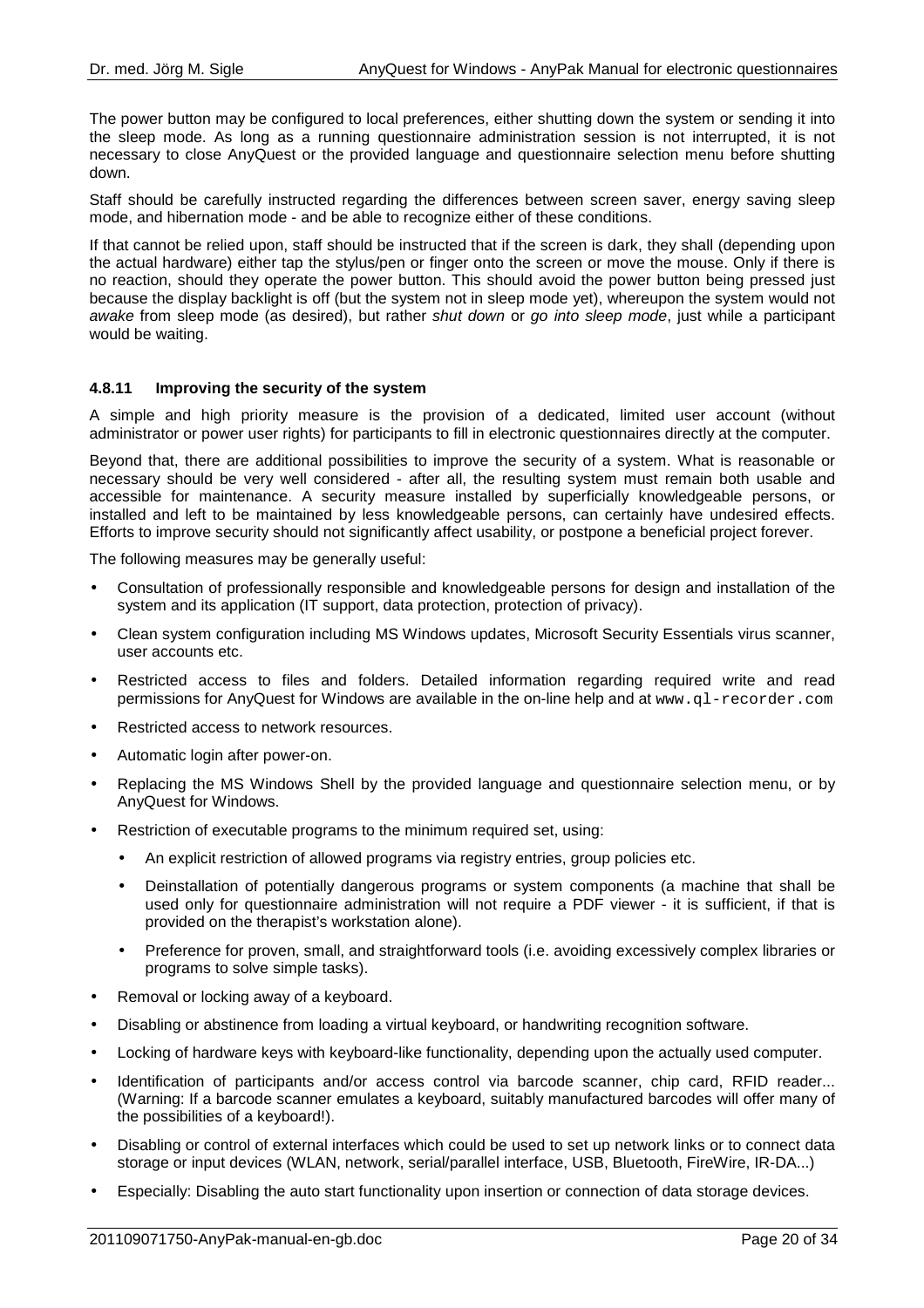- Disabling or restriction of network connectivity. Warning: Network connectivity may also be available via IR-DA, Bluetooth, USB or Firewire ports.
- Deployment of a hardware firewall or similar means.
- Disabling of unused functionality for network protocols, shares, clients etc.
- Anonymous or pseudonymous data collection.
- Automatically pseudonymized data export (for scientific statistical analysis).
- Encryption of collected data, hiding of storage drives etc.
- Disabling of desktop icons, start menu entries, Internet-Explorer options.
- Storage of collected data, or optionally: all of the questionnaire administration software, in a network.
- Adequate creation of backups.
- Provision of all functionality required by users through comfortable and secure ways.
- Documentation of the created configuration with guides for system administration and -use.
- If in doubt: "Keep it simple, keep it stupid!" and "Never change a running system!"

Detailed notes regarding these topics are available either upon request, or in the AnyQuest for Windows online help, and also at www.ql-recorder.com, especially in the "Docs + Support" section (e.g. KombiDox manual, templates for project design regarding integration in various environments etc.).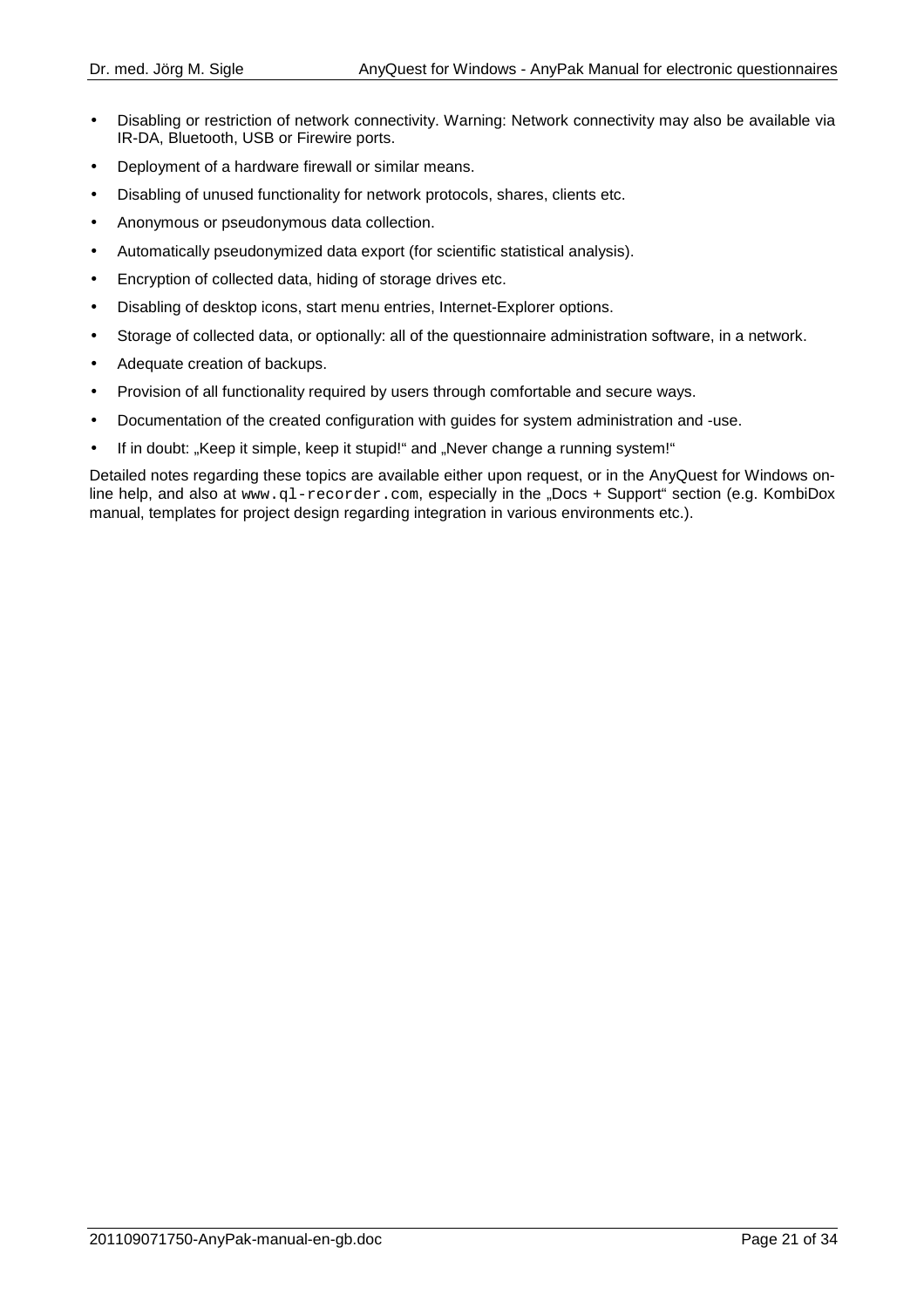## **5 Operation**

## **5.1 Starting a questionnaire administration**

## **5.1.1 Selecting a questionnaire via the language and questionnaire menus**

• (If automatic login after power-on has not been configured:)

Log in to your system as "Participant".

• (If automatic start of the selection menu after logging in has not been configured:)

Run "AnyPak" - "AnyPak electronic questionnaires" from the start menu, or optionally from your desktop or from the quick launch bar, if you have created copies of the start link (shortcut) there. The same link (shortcut) is also available in the folder  $c:\\anyquin\anypak\start$ 

- First, select the desired language.
- Second, select the desired questionnaire.

## **5.1.2 Displaying the manual or closing a selection menu**

- Each menu has a button in its top right corner to display the manual (?). This requires an installed PDF viewer (e.g. FoxIt Reader or Adobe Acrobat Reader).
- Each menu has a button in its top right corner to close (x) it. The usual key combination [Alt]-[F4] has the same effect.
- The selection menu of the previous level remains open behind any program called from it. Consequently, you can have multiple questionnaire selection menus in various languages open at the same time, and change between them e.g. with the [Alt]-[Tab] key combination.
- All programs are automatically closed when the computer is shut down.
- If your computer has been configured so that the language and questionnaire selection menu replaces the normal Windows shell, you will only find an empty desktop once the last menu level has been closed. In this case, you can either log out and back in again, or start up the selection menu again by running  $c:\anyquin\an\psi\$  issplash\issplash.bat from the task manager.

## **5.1.3 Alternative start via provided links (shortcuts)**

If your screen resolution should be insufficient to display the language and questionnaire selection menus, you can still start each questionnaire directly:

- Log in to your system as "Participant".
- Open the folder  $c:\\any{quin\anypak\statile}$
- Open the folder for the desired language  $cs-cz$  to  $tr-tr$
- Open the folder "Patients fill in questionnaires directly" (or "Patienten direkt befragen") or "Participants fill in questionnaires directly" (or "Teilnehmer direkt befragen")
- Run the link (shortcut) for the desired questionnaire.

## **5.2 Invitation of participants to fill in a questionnaire**

- Try to use a reproducible approach for selection of potential participants, and a standardized text for their invitation.
- According to our own experience, patients are regularly very pleased when they hear the following invitation and also happy to fill in a questionnaire:

..We have prepared a questionnaire for you as we would like to learn how you feel according to your own opinion, and not merely according to the opinion of your doctor!"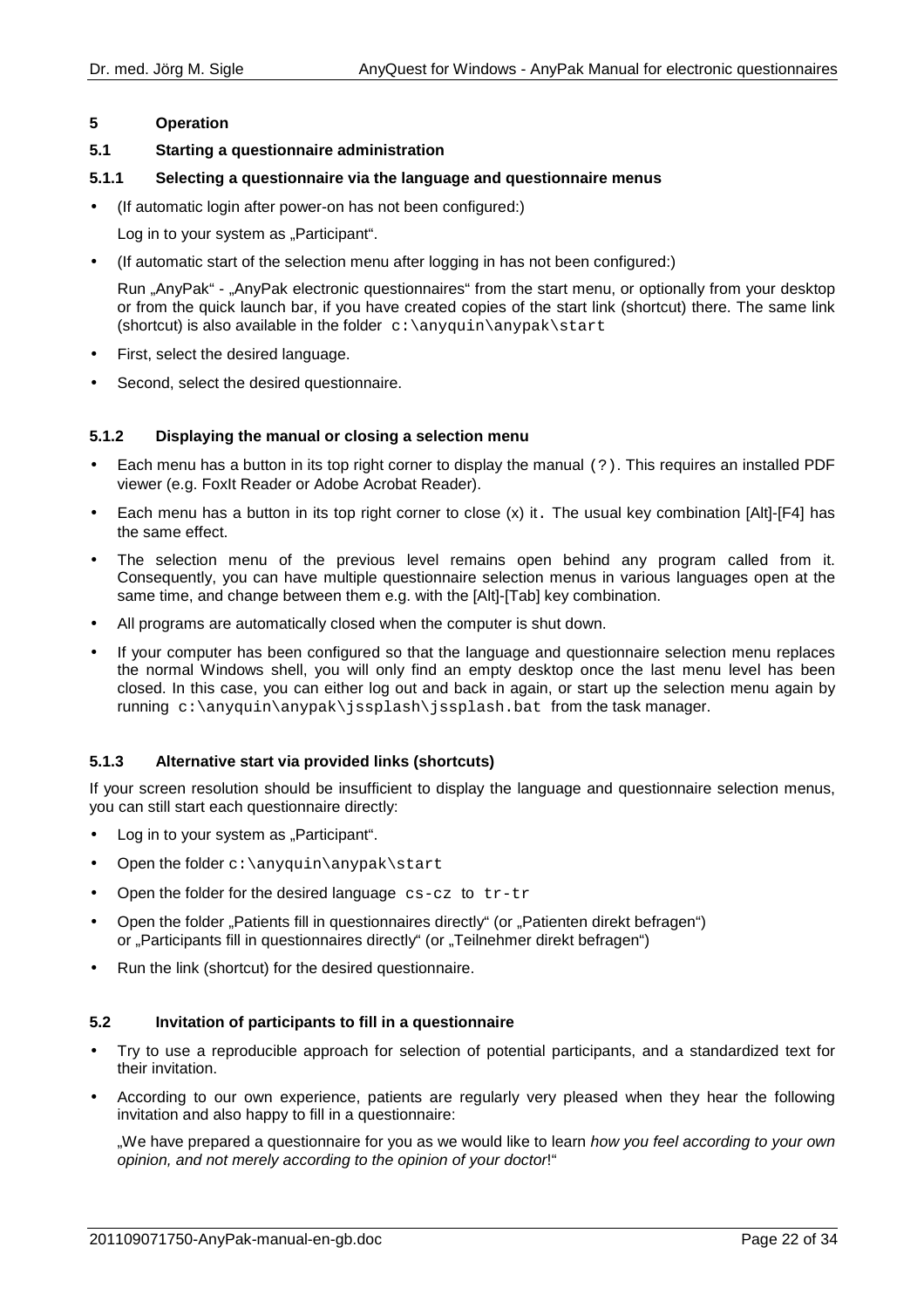## **5.3 The actual questionnaire administration**

- Invite your participant to read the introduction for the questionnaire.
- Participants shall decide for themselves whether they want to use the questionnaire. Consequently, they shall click one of the buttons "Start" or "Exit" at the bottom of the screen.
- First, a question appears asking for a participant identification number:
	- You can enter characters using a real keyboard or the buttons with letters and numbers which appear at the screen. These are especially useful if a real keyboard is not provided for security reasons, or if a Tablet-PC is deployed that has no built in keyboard. A barcode scanner, card-reader etc. can also work here.
	- The button "<<<" deletes the character left of the cursor (usually the last character entered).
	- The system uses the participant identification number to assign data from multiple assessments to the same participant. This makes it possible to e.g. produce a cumulative course over time plot of results.
	- The system accepts an arbitrary alphanumeric string<sup>14</sup> for participant identification. In this manual, we may still use the term "participant identification *number*" as this might be most commonly used<sup>15</sup> .
	- If a pseudonymized or anonymous questionnaire administration is not intended, the participant identification number may equal e.g. the patient identification number from an external system.
	- For pseudonymized or anonymous questionnaire administration, a random string should be used as identification. Clicking the button "Auto" once generates a random number that has not been used in the system yet.
	- Who wants a cumulative course over time printout must use the same participant identification number in follow-up questionnaire administrations. To this end, participants should either note down their participant identification number, or bring in the result printout from a previous questionnaire administration. The previously used participant identification number is printed onto that.
	- If you have changed your configuration so that additional parameters are collected (name, date of birth, sex...), these must now be entered as well. If activated, the respective questions must not be left unanswered - that notwithstanding the possible use of dummy data if desired.
	- In this case, the button "<<<" goes back to the preceding parameter (allowing to correct that), if clicked while the cursor is left of the first character of the current parameter, or if the input field for the current parameter is completely empty.
- Invite your participant to answer all questions, and advise him, that you are around for assistance in case of questions or difficulties.

Please instruct your participant to inform you when he/she has finished the questionnaire (and to return the computer to you, if you use a portable device).

Depending upon your participant and setting: stay for a moment to see whether your participant can handle the system (using the mouse, finger, or stylus/pen).

- A question is answered simply by clicking at the desired answer field with the mouse, stylus (input pen - for Pen-Computers, Tablet-PCs) or the finger (for touch-screens).
- A checkmark (cross) appears in the selected answer field (as commonly used with paper questionnaires).
- After a short pause, the system automatically advances to the next question.
- At the bottom right corner, the current position in the questionnaire is shown in a graph (and/or in numbers and text; or in the current set of questionnaires).

l

 $14$  Up to 255 characters, at least one digit should be included if usage of the automatic discrimination between names and alphanumeric participant identification strings should remain an option.

 $15$  ...and "participant identification" should rather be termed "identification of participants" in English which doesn't fit in with the abbreviation PID any more, whereas "participant identification string" would become "Teilnehmer-Identifikations-Zeichenkette", which appears a bit clumsy in German.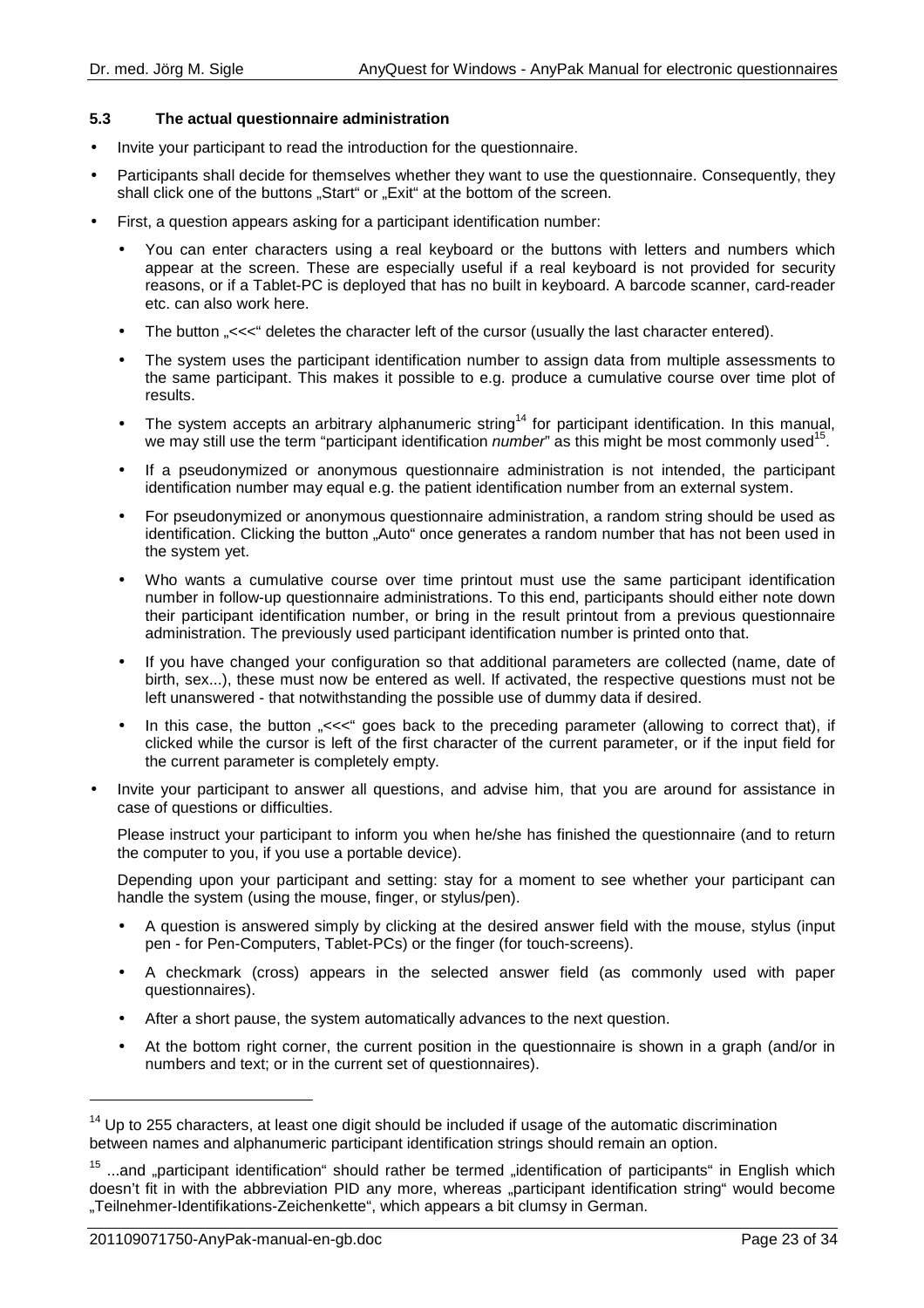- When all questions have been answered, a screen appears showing the words "Thank you!" and a button "OK".
- After this button has been clicked, OK", the collected answers are stored, results are computed, and output. Depending upon your system configuration, several types of result printouts may be printed onto paper and/or stored e.g. as PDF documents.
- Depending upon your configuration, created PDF documents may automatically be displayed or postprocessed in another suitable way.
- Afterwards, the questionnaire administration program ends automatically.
- Thereupon, the last used selection menu appears again.

## **5.4 Correction of given answers; navigation within a questionnaire**

## **5.4.1 Limited navigation: Go back, up to one question at most**

- If an answer shall be corrected, the button "<-" at the bottom right corner can be clicked.
	- This makes the preceding question reappear. The button  $\ll -1$  is replaced by a button  $\ll -1$ .
	- Now, the participant can simply check a different answer field,
	- or reset the currently checked answer field by clicking at it again, whereupon this one or any other one can be selected,
	- or use the button "->" to continue without making any changes.

## **5.4.2 Free navigation (not recommended for participants)**

- The keys [Page-Up] or [Page-Down], [Home] and [End] (or [Bild  $\hat{U}$ ], [Bild $\overline{\psi}$ ], [Pos1], [Ende]) can be used to go to the preceding or succeeding question, or to the first or last question in the current questionnaire.
	- These keys should not normally be used.
	- Some Tablet-PCs (e.g. Fujitsu-Siemens Stylistic series) have special keys which provide these functions even when no keyboard is connected.
- If you click  $4 \times$  in a row into the middle lower screen area, where there is no other visible object, a "transport bar" with four buttons will appear "|<-",,,<-",,,->",, ,->|". Their functions equal those of the keys described above. At the same time, the button for limited navigation at the lower right corner will disappear.
- If you click 4 x in a row into the middle lower screen area once again, where there is no other visible object, the four buttons "|<-","<-","->",, "->|" will disappear. At the same time, the button for limited navigation will reappear at the lower right corner.
- The availability of these screen buttons and functions is configurable.

#### **5.5 Questions that have not been answered, and questions that cannot be answered**

- All questions which have been displayed during the course of a questionnaire administration<sup>16</sup> must be answered.
	- If such questions remain unanswered at the end of the questionnaire administration, a note appears.
	- All questions that have not been answered yet will be displayed again.
- If a participant cannot answer a question, or does not want to answer it:

l

<sup>&</sup>lt;sup>16</sup> The questionnaire administration software supports formulas to specify conditions that may cause some questions or questionnaires not to be displayed depending upon participant characteristics or previous answers. The most probable way to end up with unanswered questions may be (ab-)using the unlimited navigation functionality described above. This should be an extremely rare exception in real life applications as long as the complete transport bar is not displayed.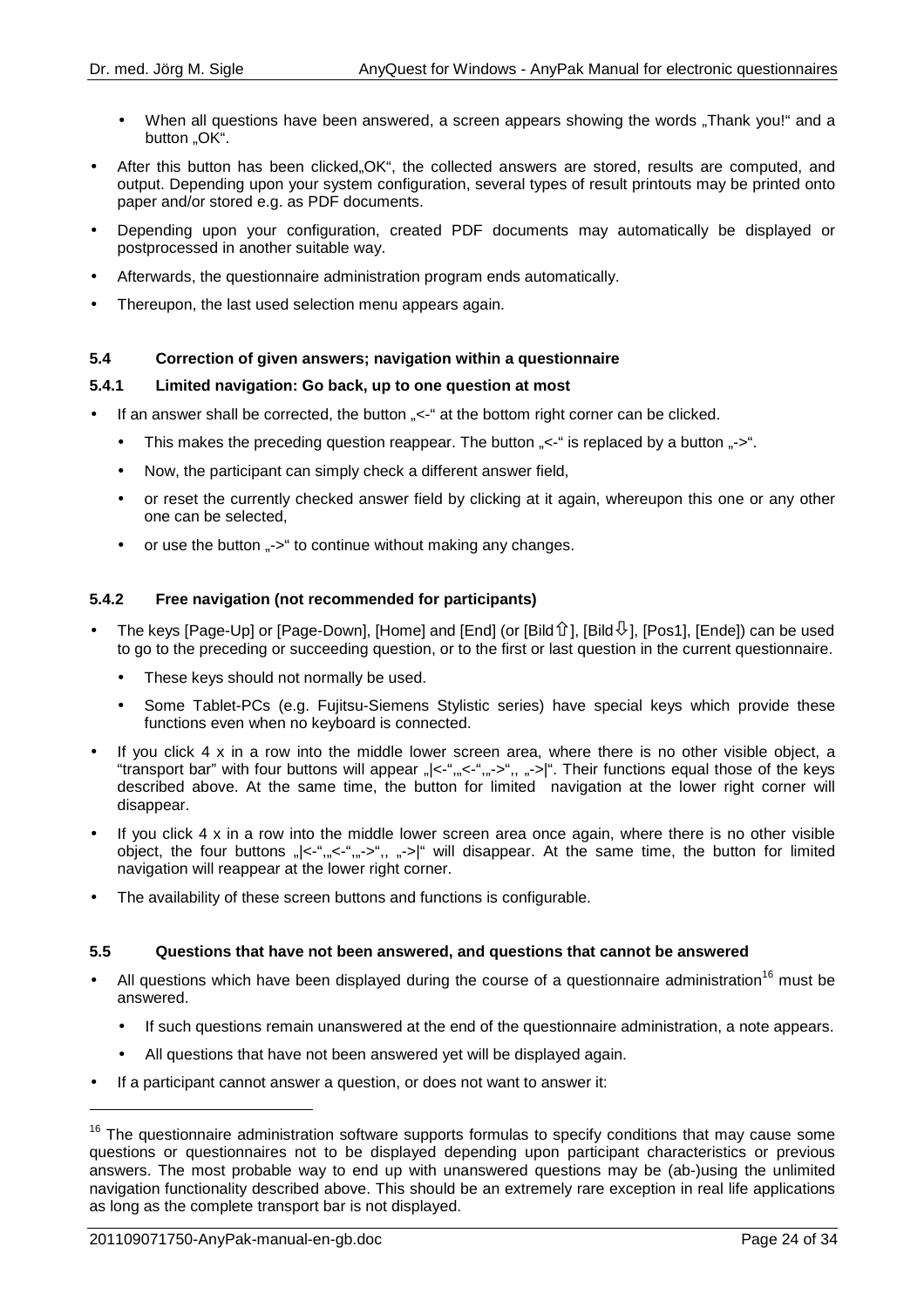- Click 4 x in a row into the lower left screen area, where there is no other visible object.
- This will make additional special answer fields appear: ...I cannot answer this question and ...I don't want to answer this question "
- Ask your participant to select either of these answers.
- Depending upon your configuration, an additional dialog may appear: "Why can't you/don't you want to answer this question?"
- Here, an explanation can be entered. This is a completely optional field which can also be disabled; it is primarily intended to be used in field studies during questionnaire development.
- If any text is entered here, the additional symbol of a pencil will appear in the related checked special answer field.
- By clicking at this related answer field again, the text input dialog can be opened again and its content corrected or even deleted.
- Finally, click 4 x in a row onto the lower left screen area, where there is no other visible object. This makes the special answer fields disappear again.
- Technically, the system can be configured so that these special answer fields are visible at all times. Recommendations are however to avoid that setting, as it would add unnecessary complexity to the continuously visible screen content.
- The special answer fields "Cannot / Don't want to answer" are observed in a special way during result computation. Typically, results are only computed, if a certain minimum proportion of questions contributing to a certain dimension have been answered.
- When "Cannot / Don't want to answer" fields have been selected, and maybe additional explanatory text has been entered, this information can be included in detail in data exports generated for statistical analysis by third party software. Alternatively, AnyQuest for Windows supports a simplifying data export, where both options are replaced by a simple dot - which is the symbol for "missing value" expected by programs like SAS, PSPP, or SPSS.

#### **5.6 Aborting, interrupting, and resuming a questionnaire administration session; session-log**

As soon as the participant identification number has been provided, a running questionnaire administration session can be interrupted at any time. Thereafter, it can either be continued, saved, or completely aborted. An interruption with saving for later resumption is hardly useful for the AnyPak questionnaires, as these are very short. Nevertheless, here are the respective steps of operation:

- Click at the button Close [x], typically in the top right corner of the Window, or type [Alt]-[F4].
- A dialog appears:
	- Here you can enter an explanatory text (e.g. "Participant wants to continue later on").
	- Clicking at "Continue" will continue the interrupted session immediately.
	- Clicking at "Save" will save the interrupted session, so that it can be resumed at a later point in time.
	- Clicking at "Abort" will immediately discard the interrupted session. By default, all of its data collected until here are lost, and no result file is generated either. Alternatively, the system can be configured so that a result file is generated. This will contain the data collected up to the interruption, and the computed results as far as possible.
- In contrast its normal behaviour, the program will not end automatically after a manual interruption of a session. The navigation- or start dialog will appear instead for the currently loaded questionnaire(s).
	- At this point. "Start" will begin a new questionnaire administration session, whereas "Exit" will end the program and return to the questionnaire selection menu.
- If there are any interrupted and saved sessions available, the navigation- or start dialog will show an additional button ....." or "Resume".
	- If this button is clicked, a list of all interrupted and saved session appears.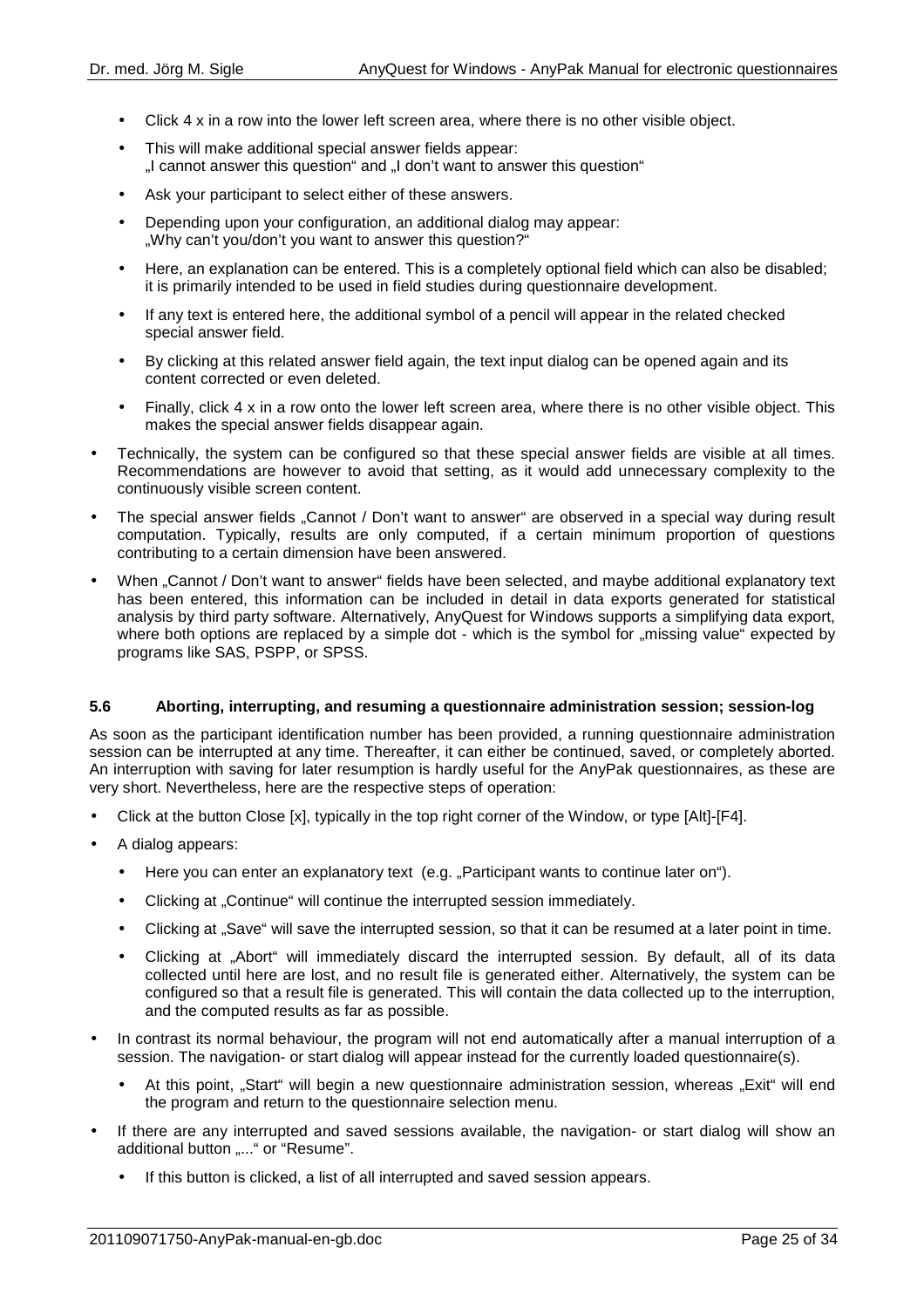- Any of these can be selected and, by clicking at "Resume selected session", continued at exactly the point where it had been interrupted before.
- The resumed session can as well be interrupted again (and continued, saved for later resumption, or ultimately aborted).
- Interrupted and saved sessions can be resumed across all configurations which use the same temporary folder. All configuration settings of an interrupted and saved session will be temporarily restored for its resumption.
- Depending upon the configuration, the interruption, the optionally recorded explanatory text, and the usage of any of the buttons described above can be recorded in the session log and also exported later on. This functionality is disabled for the AnyPak questionnaires by default, but can be enabled by editing the provided configuration files \*.ini.

## **5.7 Data storage and automatically created result printouts**

After a questionnaire administration has been completed, the following are automatically created:

- A result file \*.ANQ in plain text format, with information about software, participant identification number, point in time and duration of the assessment, questionnaire, individual answers, and computed results.
	- The result file is human readable; it can be directly printed or further processed by computers.
	- It is especially the basis of the simple built in methods for data analysis, and for data export towards enhanced statistical analyses with third party software.
- Printouts on paper and/or in PDF documents:
	- QFI "Questionnaire-filled-in": equivalent to a filled in questionnaire with participant identification number, date of test, and all answers given.
	- SNG "Single result printout": provides computed results from the current questionnaire administration in all dimensions of the used questionnaire, with graphical representation and a final assessment in text form.
	- CUM "Cumulative result printout": provides computed results from one or more questionnaire administrations with the same participant identification number. There is a graphical representation of each numerical result showing its course over time.
	- In graphical representations containing a coloured background:
		- a red background identifies an area of unfavourable results or of evidence of a high risk,
		- a green background identifies an area of favourable results or the absence of evidence of a risk.
	- By default, the printouts are produced on the default printer of the system.
	- An optionally customized configuration can store all three printouts as PDF and additionally produce the SNG printout on a real printer. (See: 4.8.5 Automatic result printouts as PDF documents and on paper)
	- Another configuration is possible, which produces the first copy of the QFI printout on an additional virtual PDFCreator printer set to render two pages per sheet. (See: 4.8.5 Automatic result printouts as PDF documents and on paper)

## **5.8 Fast acquisition and scoring of a paper questionnaire**

If a participant has filled in a paper questionnaire instead of the electronic one, you can efficiently enter his answers into the system.

For this purpose, you can use a single dialog to enter the date of test, participant identification number as configured, and the answers for all questions very fast using either mouse (touch-screen, stylus/pen...) or keyboard:

• Log in to your system as "Participant".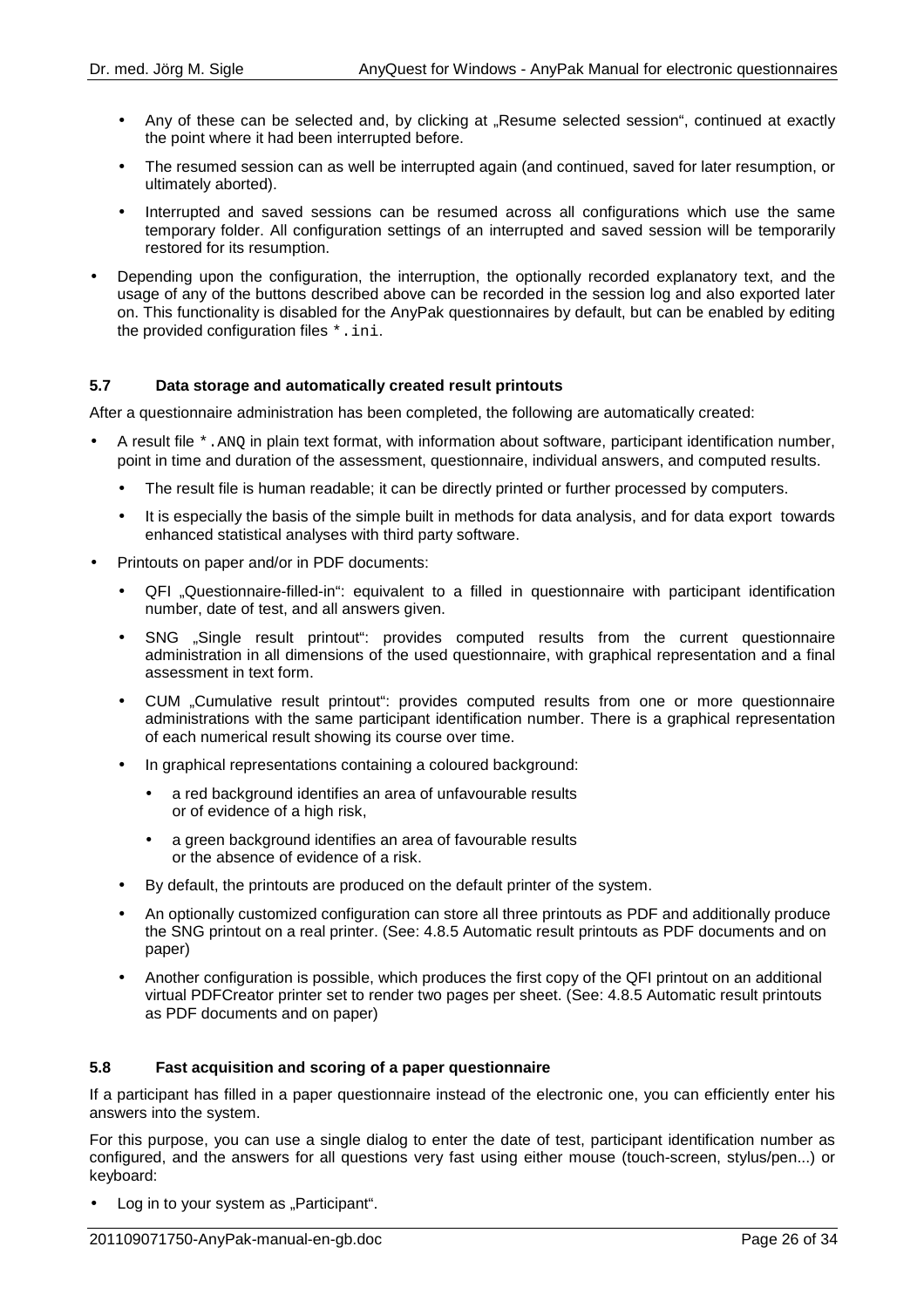- Open the folder c:\anyquin\anypak\start
- Open the folder for the desired language  $cs-cz$  to  $tr-tr$
- Open the folder "Fast input form for scoring of paper questionnaires" (or "Schnelles Eingabeformular zum Auswerten von Papierfragebögen")
- Run the link (shortcut) for the desired questionnaire.
- The current date is preset as date of test, but you can enter a different one from the filled in paper questionnaire.
- Press the [Tab] key to efficiently move the cursor to the next input field, or [Shift]+[Tab] to go back.
- Transfer the participant identification number from the paper questionnaire.

If you have enabled the collection of additional participant related parameters (name, date of birth, sex...) and participant recognition, you can press [Enter] now. If other parameters have been recorded before from the same participant, they will automatically be filled in.

- Press the [Tab] key to efficiently move the cursor to the first question.
- Now, you can enter answers either using the mouse (touch-screen, stylus/pen...), the [Cursor keys], [Tab], [Space], or very fast using digit- [1], [2], [3]... or character keys.

Both digit and character keys are automatically allocated to the individual answers by the program.

The digits equal the numeric values of the individual answer fields which would also be used to score the paper form.

The character keys are allocated by looking for different characters in the leading letters of words from the answer field labels. Therefore, character keys allocated to individual answers may differ for the various language versions.

- As soon as you click "OK", the answers are checked for completeness, the results computed, stored, and printouts (or PDF documents) produced, exactly as if a participant would have filled in the questionnaire directly at the computer.
- The exact time and duration of the assessment are not recorded when scoring a paper questionnaire.

## **5.9 Built in functionality for statistical analyses**

Basic statistical analyses of collected data can be carried out without any additional software:

- Delayed output of participant related single or cumulative result printouts,
- Descriptive statistics (minimum, maximum, quartiles, median, average, standard deviation etc.,
- box-and-whiskers-plot (minimum, quartiles, median, maximum),
- distribution of results across time and possible result range with configurable resolution for either axis.

Explanations beyond the scope of this manual regarding the built in analysis tools are available in the on-line help (directly via the button "Help"), and on the WWW-site of the QL-Recorder in the sections "Introduction" -"Examples for printouts", and "Docs + Support".

#### **5.9.1 Interactive selection of questionnaire administrations for analysis using definable filters; delayed production of participant related single and cumulative result printouts**

To access these functions:

- Log in to your system as "Scientist". (If you have not configured the system with differentiated access rights, logging in as "Participant" may also suffice).
- Open the folder  $c:\\anyquin\anypak\start$
- Open the folder for the desired language  $cs-cz$  to  $tr-tr$  (among other things, the language version selected here determines the labels used in generated printouts).
- Open the folder "Interactive data analysis" (or "Interaktive Datenanalyse").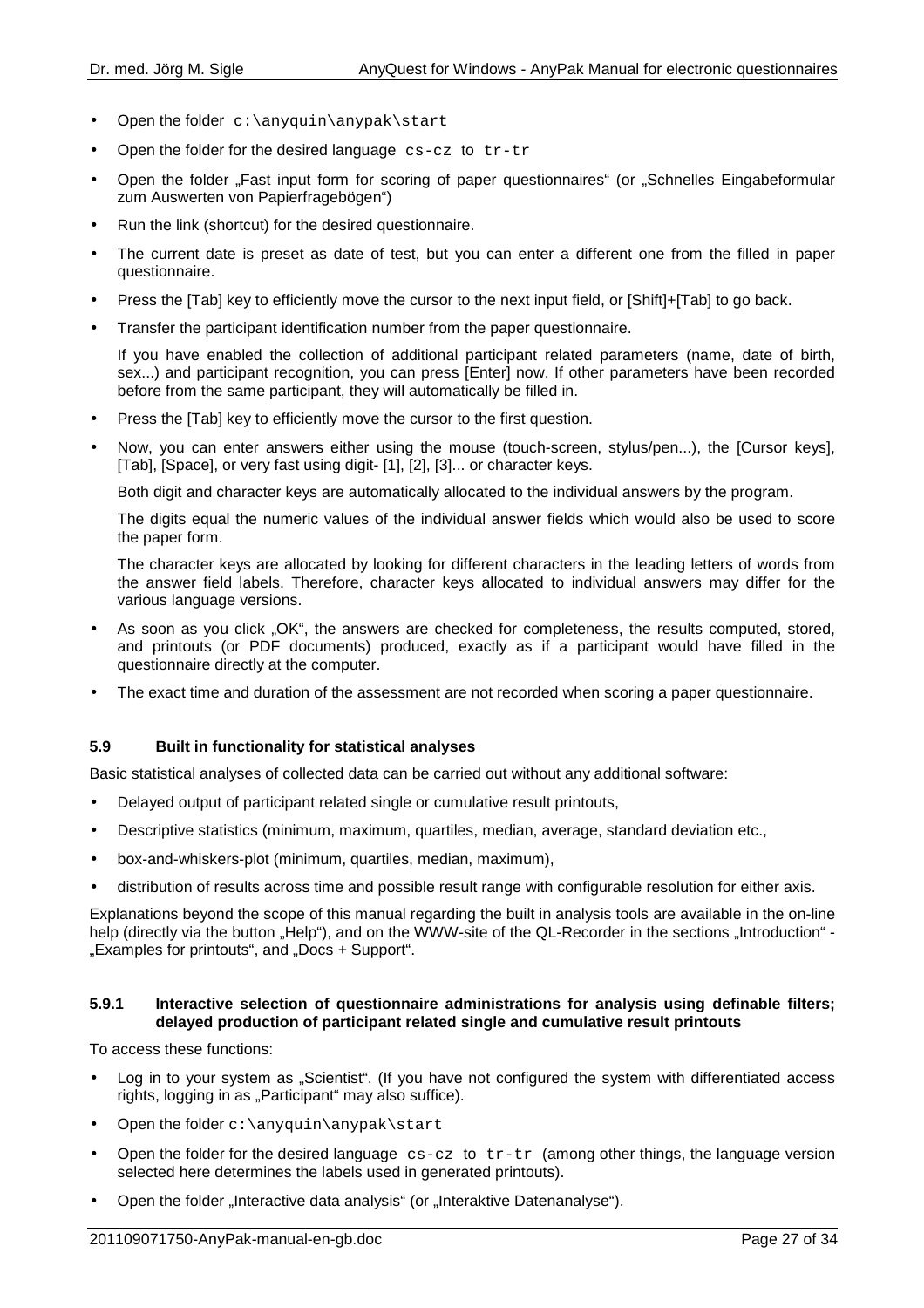- Run the link (shortcut) for the desired questionnaire or for all questionnaires (only data matching the the currently loaded questionnaire definitions will be included in analyses).
- Click the button "Setup".
- From the menu, select "Analysis tools" "Select result files, generate printouts and lists..."
- Enter the predefined password "ang" and click on "OK"
- In the following dialog, first you can create a list of result files interactively, which you intend to analyse thereafter:

In the lower left area, you can select the kinds of data to be scanned for filtering (namely: identification data, meta data, raw data, computed results). Normally, the presets can be used without change.

In the upper input area, you can define and apply multiple filters:

To achieve this, first use the drop-down list below "Parameter" to select a parameter (like "date of test", or from the questionnaires used e.g. "C30V3 Physical Function"). Afterwards, enter a value in the input field below "Value". You can also use the drop-down list which offers all values found in the available data for the selected parameter (e.g.  $,$ ." or  $,1$ ").

Afterwards, you can select a condition (not..., is below, is below or equal to, is equal to, is above or equal, is above, includes). AnyQuest supports comparisons with numbers, strings and dates at least.

By clicking the button "OR", all result files are selected into the lower table area, which are either there already, OR match the current condition. You can use this button whenever you want to select results by a single stage filter; or if you want to add results matching another condition to your existing selection.

By clicking the button "AND", all result files are selected into the lower table area, which are already there AND match the current condition. You can use this button whenever you want to keep a smaller set filtered out from your existing selection.

In the lower area of the dialog, you can see the results of all the filtering carried out so far. Using the buttons above the table, or by scrolling with den [Cursor keys] or [Page up] or [Page down] and clicking at individual entries, you can select the result files you actually want to process.

Functions of the buttons: A = select **A**ll N = select **N**one I = **I**nvert selection Clear = **Clear** selection

Example: To select all available result files from all questionnaire administrations:

- In the first filter line, select "date of test" as "Parameter",
- Enter ... " as .. Value" (note: every date contains a dot),
- make sure that "INC" (Includes) is selected as condition,
- click the button "OR" once,
- click the button ..A" above the result table for "select all".
- As soon as you have selected the result files you want to process further, you may:
	- By clicking the button "Config pr": configure a real or virtual (e.g. PDFCreator) printer.
	- By clicking one of the buttons "Pr single" or "Pr cumul": immediately create patient related single or cumulative result printouts for all selected result files (as paper printout or as PDF document).

These functions are useful if you want to create a course over time result printout for a given participant, or e.g. when you want to prepare paper copies of all result printouts once a week.

Warning: A printout (or PDF document) is created for each selected result file without any further confirmation being asked for! If you have chosen this option by mistake and many printouts are being printed onto paper, you can interrupt that only via the printer queue controls in Microsoft Windows and your printer.

• By clicking the button "Wr filelist": write a list of result files into a file which later on controls the input for statistical analyses. The length of the list filename is limited to 8 characters.

Especially you can use the dialog to first create different groups of result files interactively (e.g.: "all" vs. "all with a risk indicated by questionnaire AnyPak AL") and later on produce the required further analyses for all groups.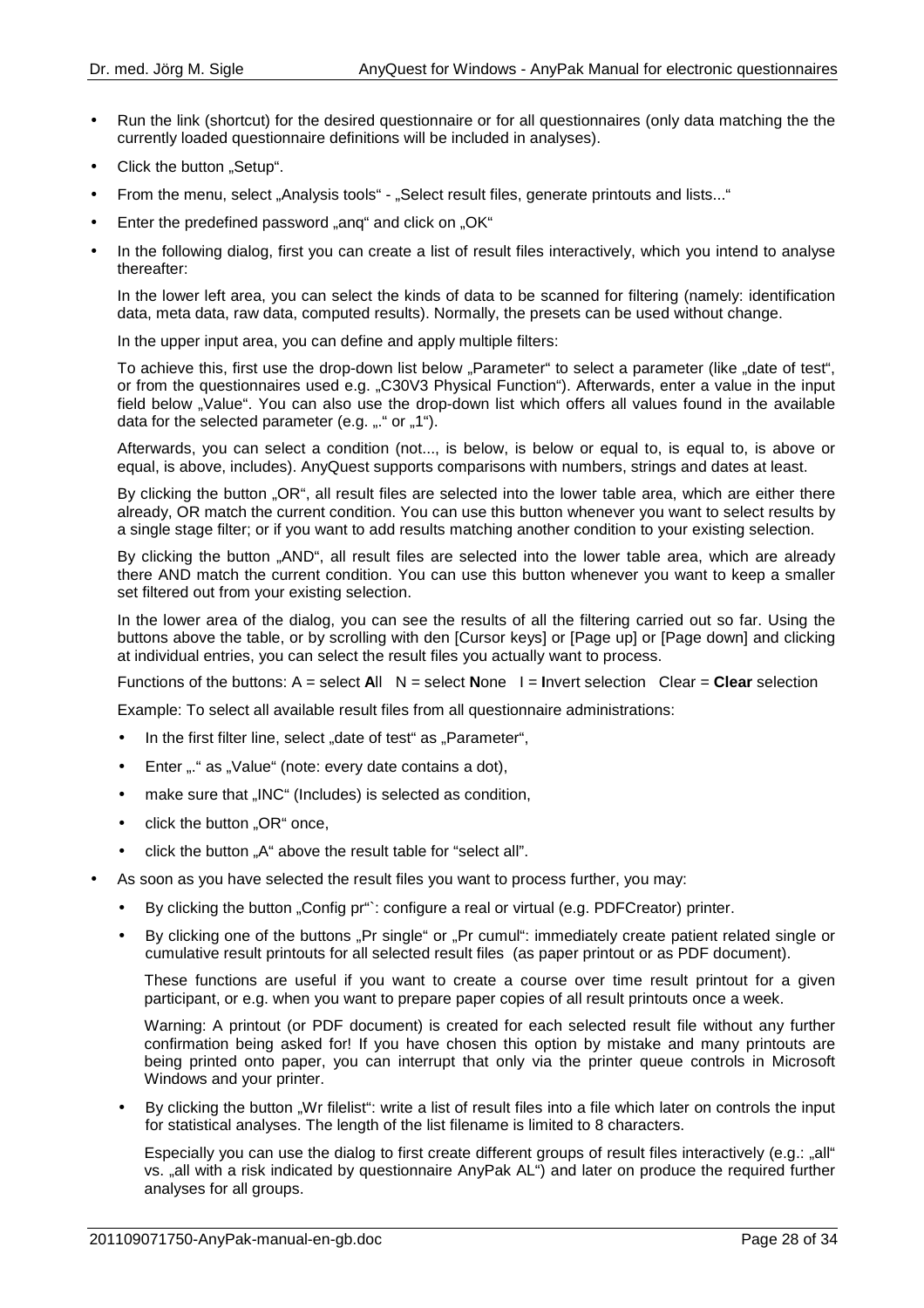The created file contains a simple list of filenames of the selected result files. It can also be read and processed by external software.

Example: To write the filenames of the currently selected result files into the list file "alle.lst" as preparation for further statistical analyses:

- Click the button "Wr filelist",
- $\bullet$  As "File name", enter: "all"
- Click on "OK"

#### **5.9.2 Production of statistical analyses, printouts, and data exports for lists of questionnaire administration result files**

While the dialog to select result files is still open, this function can be directly accessed by clicking on "Stats"; otherwise via the menu option "Analysis tools" - "Use analysis tools with generated result file lists..." (see the preceding topic).

• In the respective dialog you can select one or more lists of result files which have been created before. Afterwards, you can produce the desired analyses by clicking their respective buttons; details for each of these functions can be configured according to your requirements via the corresponding buttons .....".

Example: To produce a table with descriptive statistics and two different plots from all questionnaire administration results from "alle.lst":

- $\bullet$  In the left portion of the dialog, select the entry "ALLE, LST"
- In the right portion of the dialog, click on ..Basic statistics"
- In the right portion of the dialog, click on "Box and whiskers"
- In the right portion of the dialog, click on "Course over time"
- The analyses are produced on the selected real or virtual printer, either on paper on as PDF documents. The name of the processed list file appears in the top right area of each printout.

As long as you produce PDF documents, you can process their content with tools like the full version of the Adobe Acrobat, or freeware like the FoxIt Reader, or pstools under Linux / Cygwin etc. for further processing (e.g. copy tables via the clipboard, save graphs in vector formats, exporting them e.g. for further manipulation in xfig etc.)

The button "A data export file" automatically produces one data export table for further processing with third party software. The tables are created according to the settings from the currently loaded configuration file. To do this, the name of the list file is combined with the configured file name extension<sup>17</sup>. The resulting tables are placed into the folder configured for data storage.

See: 5.10 Data export for statistical analyses.

Files with lists of result files to be processed can either be generated interactively inside AnyQuest for Windows, or be provided by external programs. It is especially possible to create a list file e.g. by selecting result file names from a complete generic data export in Microsoft Excel, copying the desired portion of the column with filenames, pasting that into the MS Windows notepad/editor and saving it as a text file.

#### **5.10 Data export for statistical analyses**

Collected data can be exported as a table. This table can be imported into third party software for further analysis (e.g. spreadsheets, statistics software, or database systems): e.g. Microsoft Excel, OpenOffice Calc, SAS, SPSS, PSPP, Spida, Xplore, Microsoft Access, MySQL.

 $\overline{a}$ 

<sup>&</sup>lt;sup>17</sup> At least up to AnyQuest for Windows Version 3.59, created on the 24.04.2011, the extension . DIF is invariably used instead (e.g. ALLE.DIF, GROUP1.DIF, GROUP2.DIF etc.); moreover the created table is written into the currently configured data folder, where the processed \*. ANQ and \*. LST files are also located. Any potentially different setting of  $file$  export=... in the current  $*$ . INI-file is not honoured here.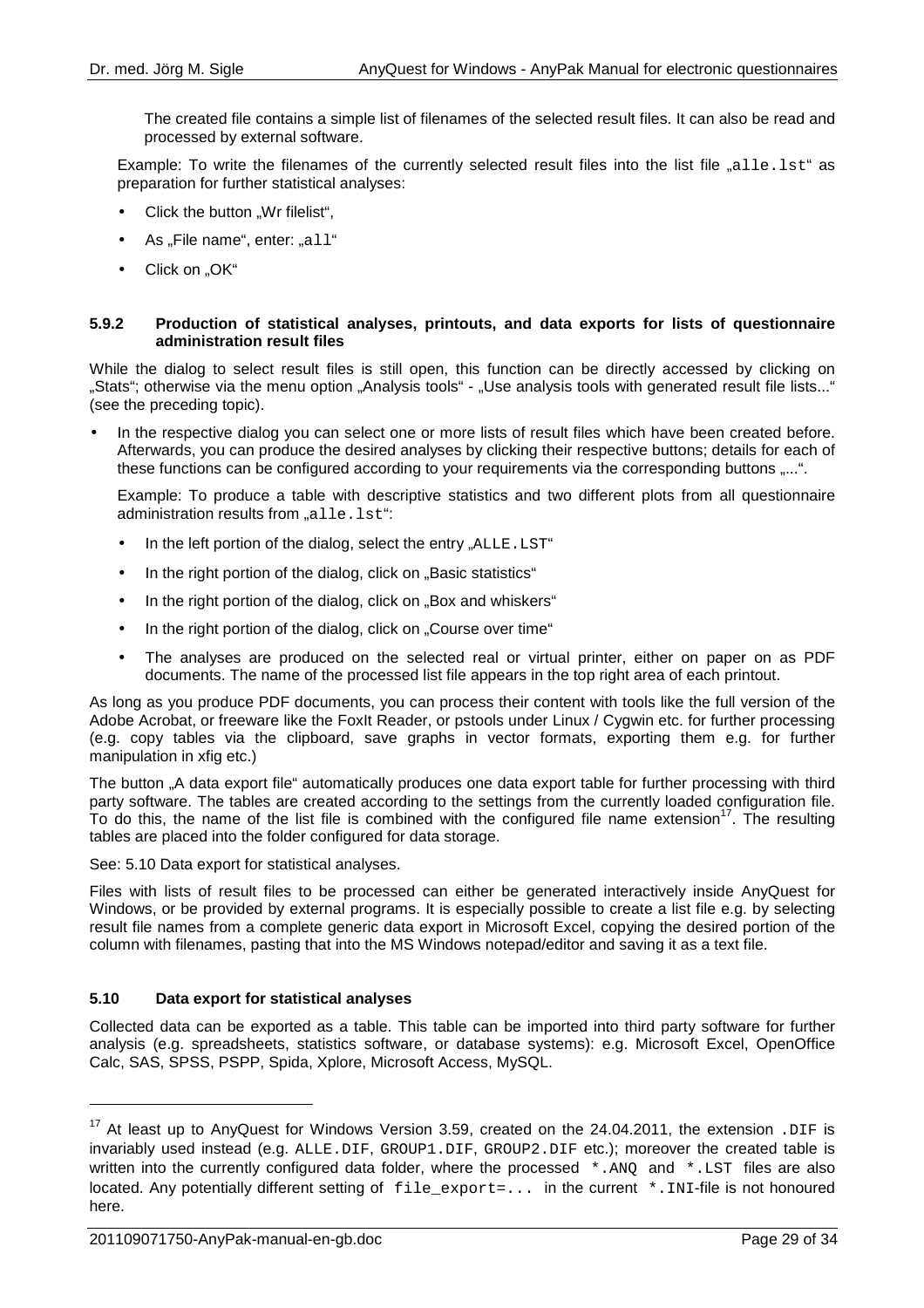## **5.10.1 Usage of predefined export scripts**

The program extract2 can process data from questionnaire administration result files independently from the questionnaire administration software and transfer a configurable selection of parameters into tables with configurable format. Parameters to be transferred are selected, the format of the resulting table is defined, and several additional functions (see below) are controlled via configuration files.

A batch file is used to call the program, passing the name of the configuration file to be used, to move the resulting table into the folder  $c:\\anyquin\anypak\data\extables$ , and finally to open this folder automatically.

To complete various data export tasks "by pressing a single button", a selection of configurations have been prepared and links (shortcuts) below c:\anyquin\anypak\start provided.

From these, you can derive configurations of your own by copying and adopting the available links (shortcuts) and configuration files to your needs. The batch file and the configuration files can be freely changed using a text editor; they contain comprehensive comments to aid you in the processes. The calling of a data export script can also be automatized using the "Scheduled tasks" from Microsoft Windows, so that e.g. each day or each week an updated table is created and placed to a specific location.

As a special feature, it is also possible to pseudonymize exported data on the fly during such a data export. To achieve this, the collected identification data are replaced by hash values, and computed ages are rounded. For computation of the hash values, preconfigured strings and/or strings interactively collected during the export process may be used as "cryptographic salt". As a result, exported data from the same participant can still be assigned to each other - but it is not (realistically, and depending upon the chosen encryption method) possible to reconstruct the original clear text participant identification from the exported data.

Additional configurable functions affect the recoding of data, masks for the selection of source files, formatting and postprocessing of the target file etc. The program can create output files with either fixed or variable column widths, separators and column headings etc. are configurable.

The provided configurations cover the data export performed separately for each questionnaire or for all questionnaires together; with or without coded answers to individual questions ("raw data"); with decimal point or decimal comma.

The on-the-fly pseudonymisation described above is enabled by default in the provided configurations, so that the participant identification number is not exported as clear text, but the MD5-hash-value of a derived string is exported instead $^{18}$ .

To use the prepared configurations for data export on the press of a single button:

- Log in to your system as "Scientist". (If you have not configured the system with differentiated access rights, logging in as "Participant" may also suffice).
- Open the folder  $c:\\an\varphi\an\varphi\$

Pseudonymisation, data export as MD5-hash: Data export as clear text:

;column=alpha,group/pid:

 $\overline{a}$ 

column=alpha,group/pid:

column=alphamd5, qroup/pid:

;column=alphamd5,group/pid:

<sup>&</sup>lt;sup>18</sup> Should you want to switch from automatic pseudonymisation to clear text data export, you can edit the applicable configuration file(s), e.g.  $c:\\anyquin\anypak\ext{erpal1.ini. The alternative$ functionality has already been prepared - you simply need to add or remove a semicolon to enable or disable the desired lines:

All provided AnyPak configurations do only collect a participant identification number in the field group/pid. If you enable the collection of additional identification data (case number, first name or family name, date of birth etc.) in the configuration files for AnyQuest for Windows, you can also use the configuration files for the extract2 program to define in complete detail whether each of these parameters shall be exported at all, and whether they shall be exported as clear text or automatically pseudonymized via hashing.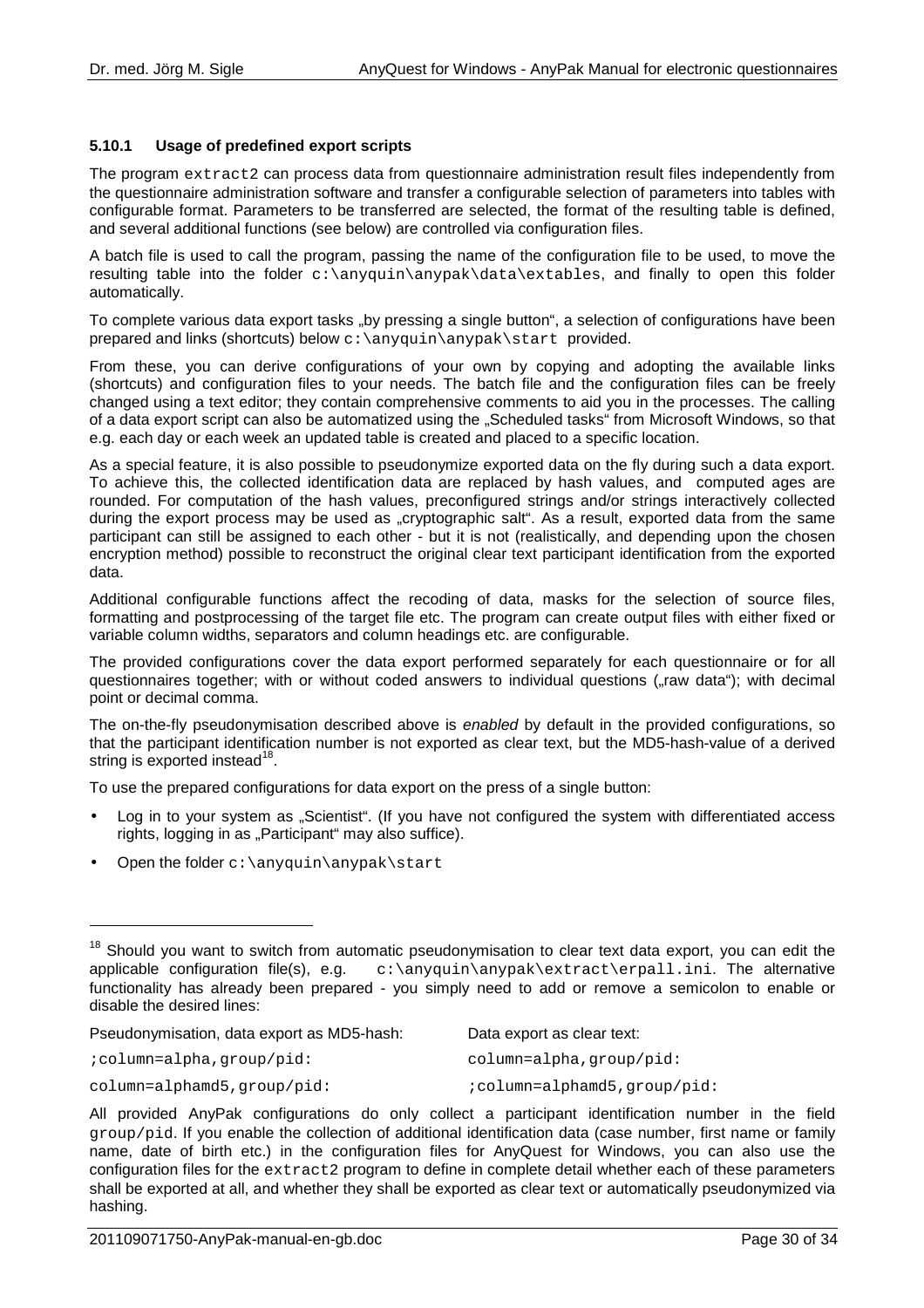- Open the folder for a language version cs-cz to tr-tr (The selected language version is not important, as collected data from all language versions of the questionnaires will be exported).
- Open the folder for the desired variant "without raw data" or "with raw data", depending upon the requirements of your planned analysis. (Here, the term "raw data" applies to participants' answers to individual questions.)
- Open the folder for the desired variant "with decimal point" or "with decimal comma", depending upon the country settings of the system, or the requirements of the software, which you will use to further process the exported data.
- Run the data export script(s) for the desired questionnaire or for all questionnaires.
- The scripts move the created export data files into the folder  $c:\\anyquin\anypak\data\ext{ables}$ automatically and open this folder when processing has finished.

From there you can copy the created file(s) e.g. onto a USB-Stick or to a network share, or also drag or import it (or them) directly into a separate program for data analysis (Excel, PSPP, SPSS, SAS...).

## **5.10.2 Generic functionality to automatically export all collected data**

This function combines all questionnaire administration results from all questionnaires, which have been stored into a single data directory, into one table. This function can be used to perform a data export even (and especially) when you only have the result files, but not any other information about the underlying questionnaires at all. Thereby you can even process result files from different studies and from multiple study centers together.

Before the data export is actually performed, a dialog allows you to chose whether meta data (language, questionnaire revision etc.), raw data (answers to individual questions), additionally collected text information (e.g. explanations for a participant not wanting to answer a question, or entries in free text input fields) and computed results (in the dimensions of the questionnaires adopted) shall be exported.

During the data export, certain format conversions can automatically be performed, e.g. towards a configurable number format or towards configurable codes for missing data.

The data export function built into AnyQuest puts its focus onto easy usability. In order to perform a complete export of all available data, it is typically sufficient to call the dialog and click on "OK". Advanced possibilities offered by the extract2 program are therefore not available here (see: 5.10.1 Usage of predefined export scripts).

To use the generic function to automatically export all collected data:

- Log in to your system as "Scientist". (If you have not configured the system with differentiated access rights, logging in as "Participant" may also suffice).
- Open the folder c:\anyquin\anypak\start
- Open the folder for an arbitrary language version  $cs-cz$  to  $tr-tr$  (the language selected here does not have any effect onto the generic data export, as it covers data collected with all language versions of the questionnaires).
- Open the folder "Interactive data analysis" (or "Interaktive Datenanalyse").
- Run the link (shortcut) for an arbitrary questionnaire or for all questionnaires (the questionnaire selected here has no effect for the generic data export, as all result files in the currently configured data folder will be processed).
- Click on the button "Setup".
- From the menu, select "File" "Generate data export file from multiple \*.ang output files..."
- Review the selected options and if necessary, adopt them to your local needs:
	- Name of the data export file (preconfigured: ALL.DAT in the folder c:\anyquin\anypak\data\extables)
	- Column separator character (preconfigured: Tabulator - this is recognized by many target programs),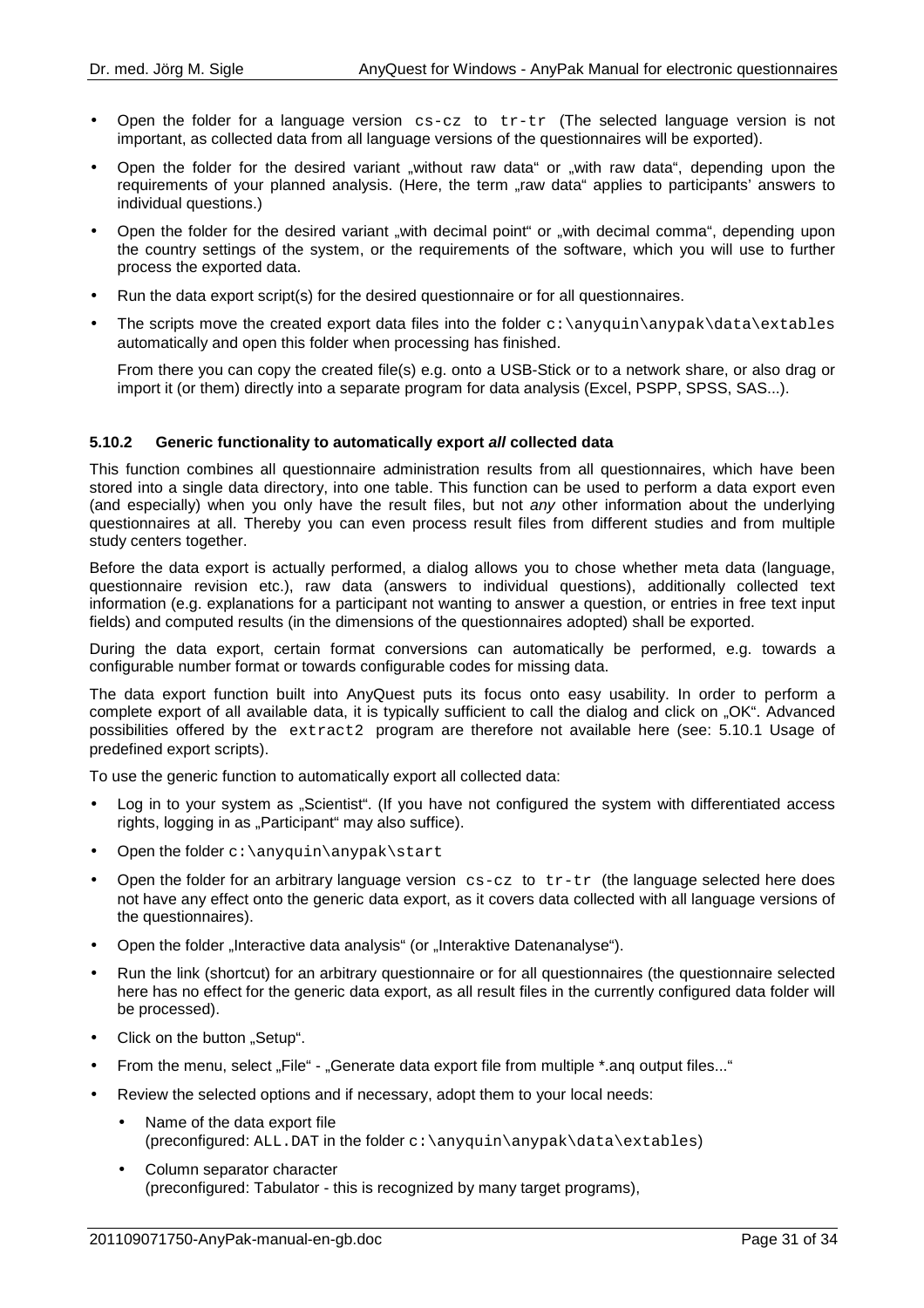## • **Decimal separator**

**This must reliably match the country settings of the operating system of the target machine especially if you plan to use e.g. SPSS as target software!**

- The default setting is "Auto", using the current decimal separator set in the country settings of MS Windows on the system which you are using to perform the data export. The setting found on your current system is displayed next to that option.
- If you want to export data for a target system whose settings differ from those of your own system, with the target system requiring the decimal comma (e.g. in Germany), please select the comma here.
- If you want to export data for a target system whose settings differ from those of your own system, with the target system requiring the decimal point (e.g. in Switzerland, United Kingdom etc.), please select the decimal point here.
- Inclusion of meta-data, raw data, additional text data, computed results, (In the AnyPak questionnaire definitions, answers to all individual questions  $\zeta$  raw data") are completely copied into the domain of "computed results", in order to let them appear on automatically generated result printouts. Therefore, the inclusion of the section "raw data" in the data export may be reasonable only in rare circumstances.)
- Automatically performed conversions:
	- Most target programs do not differentiate details with regard to missing values. Detailed text information that can be provided by AnyQuest might rather cause these target programs to automatically classify the resulting column as "text" rather than "numeric". Therefore, a simplifying recoding of all missing values to "." (dot) is preconfigured. This works well e.g. for Microsoft Excel, SPSS, SAS and PSPP.
	- Must users are not familiar with exponential notation of numbers. Most questionnaires do not require the precision offered by this notation. Therefore a simplifying recoding into a numeric format with 3 decimals is preconfigured.
- As soon as you click on "OK", AnyQuest actually performs the data export:
	- In a first pass, all available result files are scanned and a table layout is set up which offers columns for all selected sections of all underlying questionnaires.
	- In a second pass, data from all available result files are exported using this table layout.
	- The resulting file ALL.DAT is by default located in  $c:\anyquin\anypak\data\exists x.$  i.e. in below the folder that contains the result files which have just been processed.<sup>19</sup>

The configuration files provided for the AnyPak Project are protected against writing, so that changes made in the dialog will not become permanent. If you call the program again, the originally provided settings will reappear. If you want to make your own settings permanent, you can either derive a new configuration file from a provided one (recommended), or adopt section [Export] of any provided configuration file  $c:\\anyquin\anypak\confiq\??-??\\*.ini$  to your requirements with a text editor.

## **5.10.3 Interactive export functionality as part of the built in analysis tools**

See 5.9 Built in functionality for statistical analyses, and specifically 5.9.2 Production of statistical analyses, printouts, and data exports for lists of questionnaire administration result files.

## **5.10.4 Import of exported data into Microsoft Excel**

Depending upon your version of Excel it is usually sufficient, to grab the created data export file (e.g. EXPORT.DAT) with the mouse and drag it e.g. onto the title bar of the opened Excel window. Warning: Letting go over the table area may cause the unwanted insertion of one document into another, instead of the desired opening of a new table file.

 $\overline{a}$ 

 $19$  This is the same place where the provided configurations for the extract2 program would put their generated data export files (see: 5.10.1 Usage of predefined export scripts).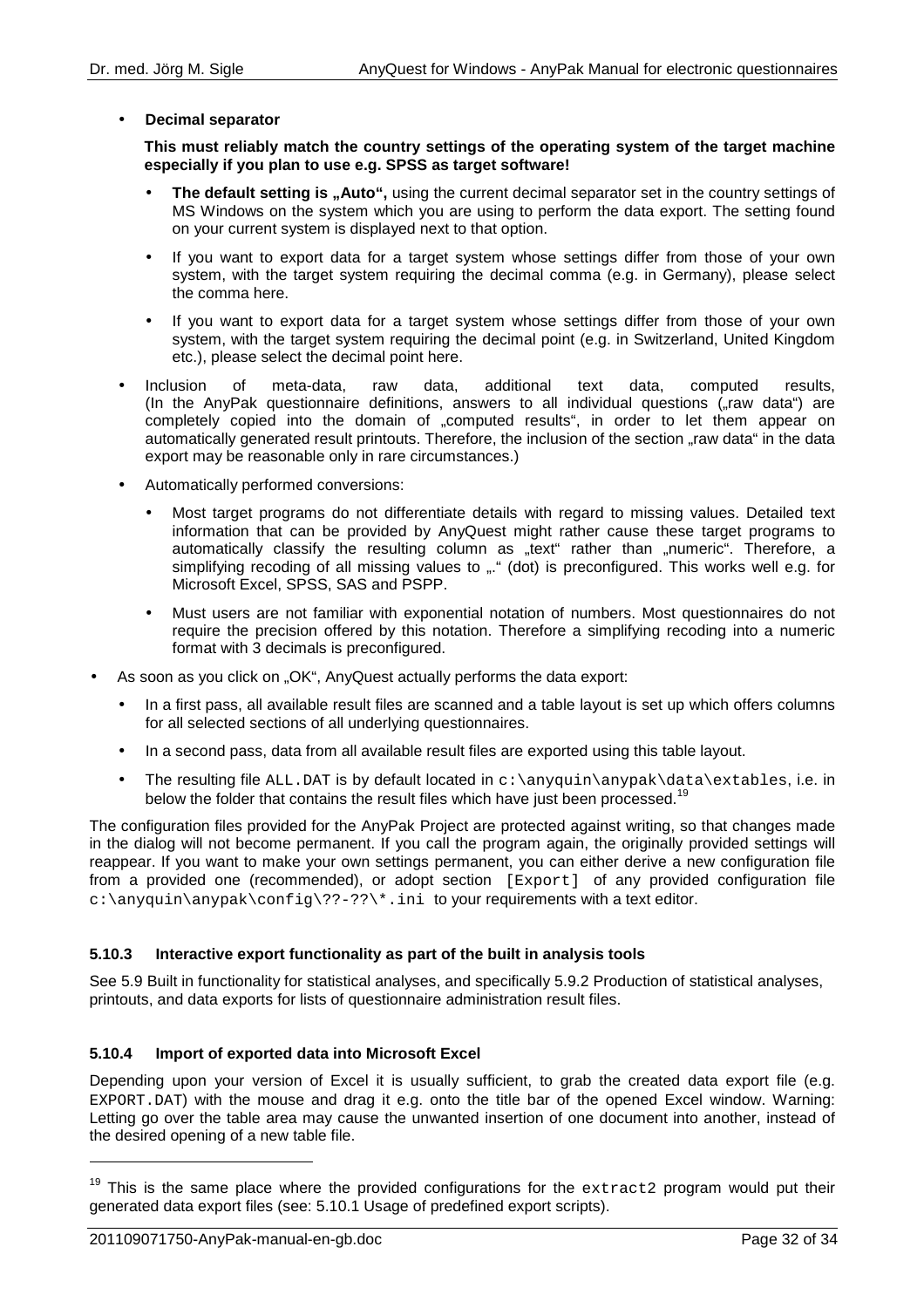Otherwise, you may use select "File" - "Open" from the menu. In the resulting dialog, it may be necessary to select the display of "all files" so that files with the used filename extension are (e.g. \*. DAT) visible at all.

It may be necessary to confirm the automatically detected file import options or to modify them as desired.

You should make sure that the same decimal separator is used by AnyQuest for Windows or the extract2 program, and Microsoft Excel. A quick visual check of the imported file can recognize numbers which are usually right aligned, whereas strings are usually left aligned by default.

The built in data export functionality of AnyQuest provides a line of additional information and two separator lines in three rows after the column headings. These rows can either be kept or deleted at your discretion.

## **5.10.5 Import of exported data into PSPP, SPSS or SAS**

Data import works similar to Excel for these programs as well, using menu options like "File / Data" - "Open / Import".

Please make sure that both AnyQuest and the target program use the same decimal separator.

A quick visual check of the imported data reviews the data types assigned by SAS, SPSS or PSPP for date fields and numbers.

A comprehensive description for SAS and an example script for PSPP or SPSS which specifies the expected data types in advance, are available at www.ql-recorder.com in section "Docs + Support".

## **5.11 Preparation of backups**

- A backup of your configuration and all collected data should at least contain the folder  $c:\\any{qui}$  and any start menu entries etc. you may have possibly created.
- One possibility is the simple copying of the folder  $c:\varphi$  anyquin e.g. from hard disk onto USB stick or CD using the mouse. Alternatively you can create a batch file with a suitably prepared call to xcopy. Using a compressed archive file as backup target would be more advantageous, e.g. using a ZIP utility. Putting all files into a single archive fill will typically require much less time than copying each file individually.
- If you should ever need to restore your backup, you should take special care for user accounts and access permissions. Depending upon your system environment, these could be lost, e.g. if you backup the content of an NTFS formatted hard disk onto a VFAT formatted USB-Stick or into a simple ZIParchive. Please make yourself knowledgeable in advance or use suitable utilities if you have set up detailed user permissions and might be unable to recreate them upon a system restoration.
- A complete backup of a system would cover the embracing system configuration including user accounts and permissions. This would, however, require much more storage space and time. Please also consider whether a complete backup of a given system includes privacy related data possibly stored by otherwise third party applications, and whether such a constellation may require special precautions to be taken with regard to the handling and storage of created backups.

## **6 Notes regarding data protection and privacy**

- Provided configurations of the electronic AnyPak questionnaires collect and store only one parameter for identification of participants, for which an arbitrary alphanumeric string can be entered. Typically, a number composed of multiple digits will be used.
- The participant identification number can be provided by the professional in charge of the data collection, or a random number can automatically be generated on request of the participant.
- At the participants sole discretion, they may use the same number or a new random number for follow up assessments. This enables to participant to control whether subsequent assessments can be assigned to the same person (preferably as agreed upon with the professional in charge of the system).
- If participant identification numbers are recorded and assigned to persons, or if they are related to identification codes used in another system, or that the collection of other parameters like name, date of birth etc. is enabled, any applicable rules regarding data protection, privacy, and information of participants must be observed.